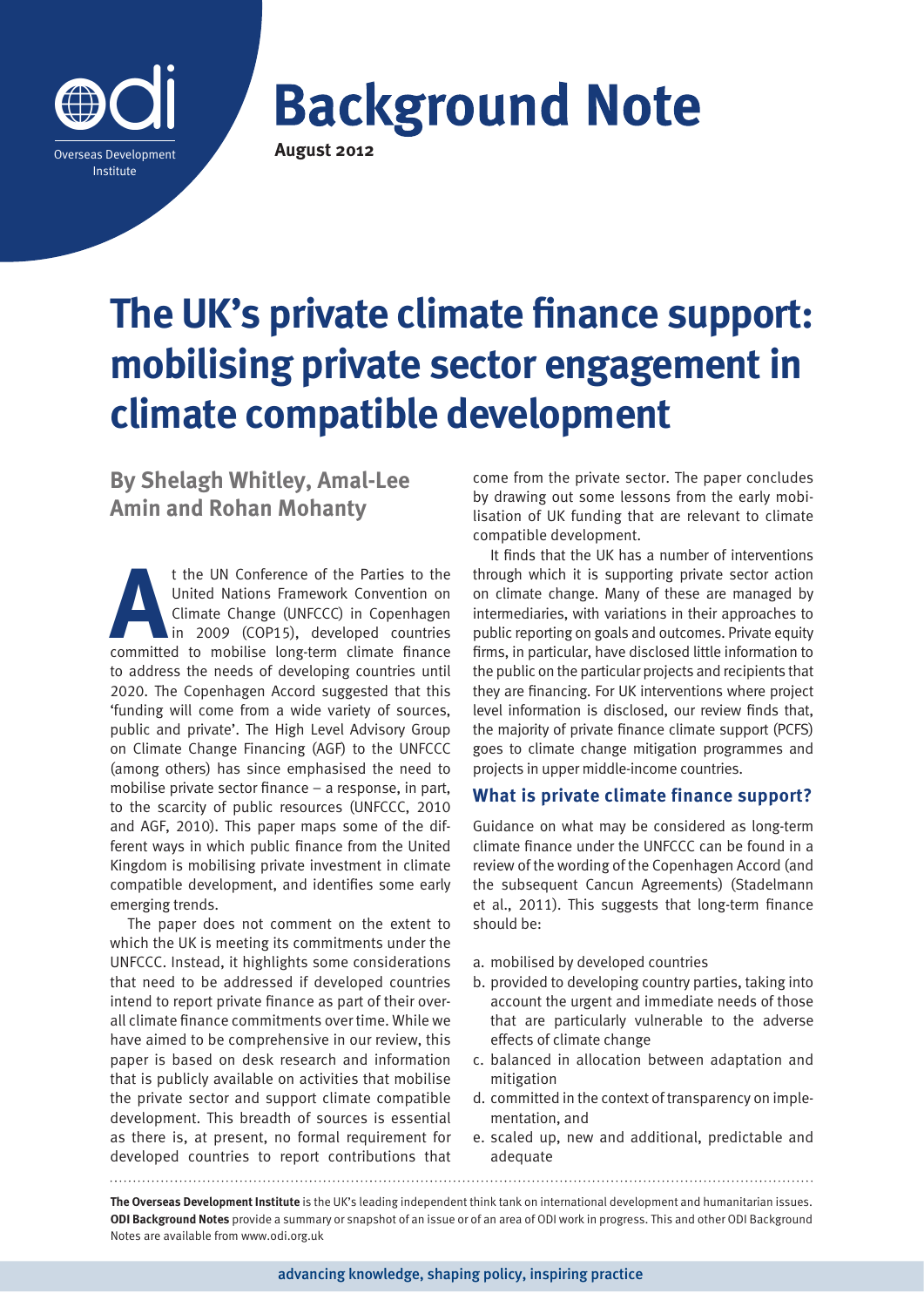These provisions are, of course, subject to further negotiation and agreement by Parties to the UNFCCC. It is reasonable to expect, however, that future decisions on long-term finance, including on finance from private sources, will be guided to some degree by considerations (a) to (e), listed above. The purpose of this Background Note is to help build a more common understanding of the implications of these considerations for the mobilisation of private sector finance, and seeks to review Private Climate Finance Support (PCFS), which we define as *finance resulting from developed country interventions to mobilise private sector participation<sup>1</sup> in climate compatible development* (CCD) (Figure 1). For the purpose of reviewing developed country contributions of PCFS, we consider only (a) to (c), as there is less clarity on how to interpret criteria (d) and (e).

The paper reviews PCFS within the following contexts:

- **1**. developed country public flows to the private sector in developing countries
- **2.** developed country private flows to the private sector in developing countries mobilised as a result of developed country intervention
- **3**. developed country private flows to the public sector in developing countries that are mobilised as a result of developed country intervention.

Our review did not consider:2

- **4**. developing country private flows mobilised as the result of developed country public sector intervention
- **5**. developed country private sector flows to developing countries independent of direct developed country public sector intervention (including those that may be more indirect as a result of policy level interventions).

The exclusion of flows 4 and 5 allows ease of attribution of the impact of PCFS, however we acknowledge that a focus on PCFS that can be linked directly to particular developed country interventions provides only part of the picture. There may, for example, be demonstration effects (and others) as a result of flows 1 to 3 that are not so attributable, directly, to a given contributor country. Finance may also be provided to support the enactment of enabling policies that drive investment in climate compatible development, which will also be critical in mobilising flows 4 and 5 at scale.

We also recognise that the five categories of financial flows that we have identified may be difficult to apply rigidly, given the global nature of a financial sector where developed and developing country-based actors are partnering increasingly on interventions. Nevertheless, these categories are helpful in understanding the range of different public and private finance flows that need to be considered, as they help to identify useful lessons that are relevant to the consideration of long-term funding.3

# **Review of the UK's private climate finance support**

Following COP15, the UK pledged \$2.4 billion in climate finance to be spent by the end of 2012, including a focus area that aims to 'create new partnerships with the private sector…to demonstrate to major investors that climate friendly investments are financially viable' (DFID, DECC, DEFRA, 2011). This paper considers the commitments made by the UK's Environmental Transformation Fund (ETF) and International Climate Fund (ICF) by the UK Department for International Development (DFID) the



#### **Figure 1: Private climate finance support**

- 
- 2. developed country private flows to the
- 3. developed country private flows to the

**Excluded:** 

- 
-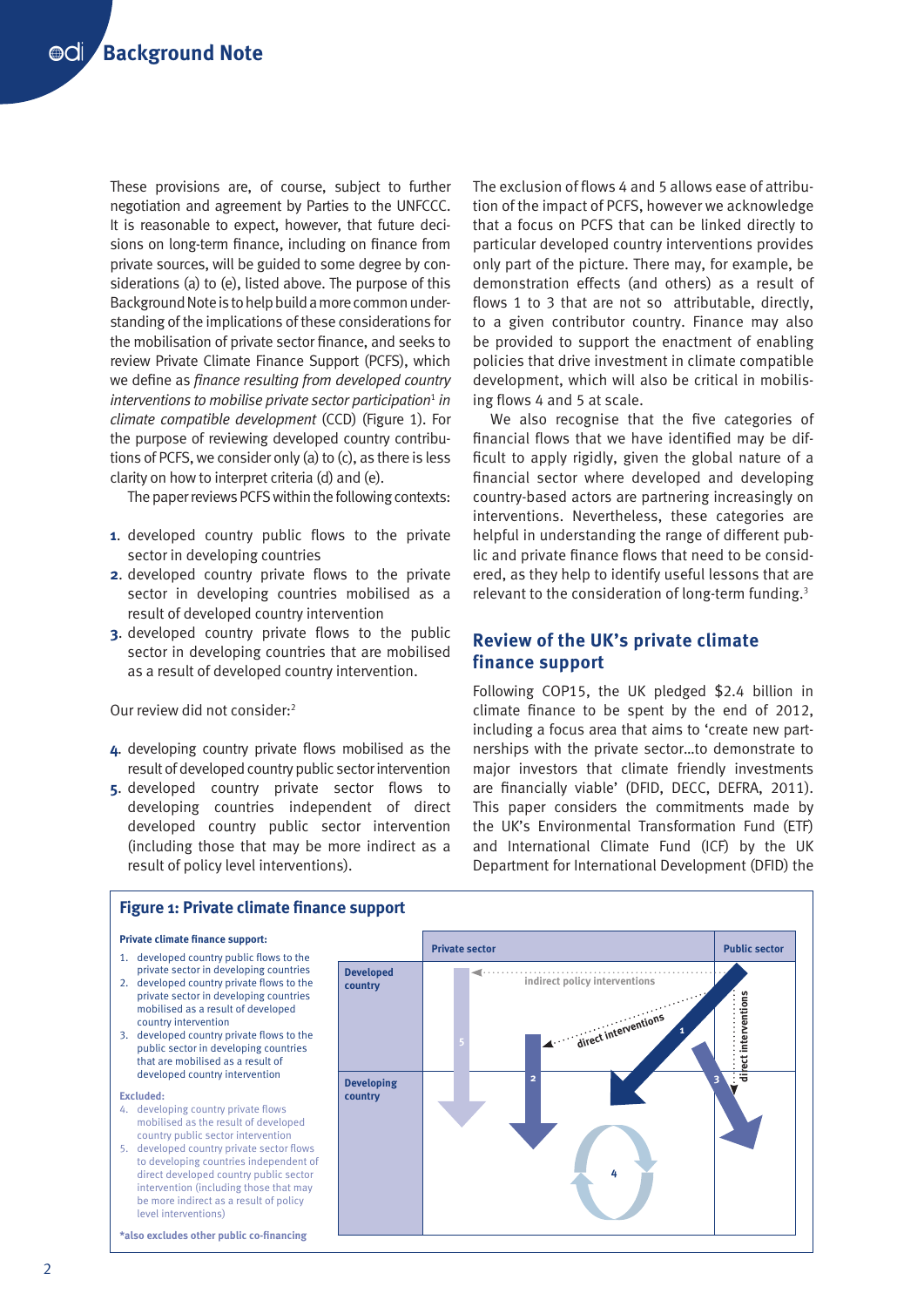| <b>Entity</b>                                                                                                                                                    | Role                                                                                                                                                                                                                                                                                                                                                                                                                                                                                                                                                                                                                                                                                                                                                                                              | <b>Number of</b><br><b>activities</b><br>identified | <b>Aggregate PCFS</b><br>(million \$) |
|------------------------------------------------------------------------------------------------------------------------------------------------------------------|---------------------------------------------------------------------------------------------------------------------------------------------------------------------------------------------------------------------------------------------------------------------------------------------------------------------------------------------------------------------------------------------------------------------------------------------------------------------------------------------------------------------------------------------------------------------------------------------------------------------------------------------------------------------------------------------------------------------------------------------------------------------------------------------------|-----------------------------------------------------|---------------------------------------|
| <b>International</b><br><b>Climate Fund</b><br>(ICF) and<br><b>Environmental</b><br><b>Transformation</b><br>Fund (ETF)<br><b>International</b><br><b>Window</b> | The UK government has set aside a budget of £2.9 billion (\$4.6 billion) for climate finance for<br>the period 2011 to 2015, known as the International Climate Fund (ICF). Three UK government<br>departments are collaborating within the ICF: the Department for International Development<br>(DFID), the Department of Energy and Climate Change (DECC), and the Department for<br>Environment, Food and Rural Affairs (DEFRA). Before the establishment of the ICF, the UK<br>Government's Environmental Transformation Fund (ETF) International Window represented the<br>UK's first dedicated climate finance mechanism. Managed by DFID and DEFRA/DECC between<br>2008 and 2011, the ETF channelled funds primarily through the Clean Technology Fund (CTF)<br>managed by the World Bank. | 5                                                   | 762                                   |
| <b>CDC Group</b><br>Plc. (CDC)                                                                                                                                   | CDC is the UK's Development Finance Institution (DFI) (formerly known as the<br>Commonwealth Development Corporation), and is wholly owned by DFID. CDC has not<br>received new funding from DFID since 1995. In 2011, CDC announced a new high-level<br>business plan, with a smaller geographic remit focused on low-income countries (LICs)<br>and lower middle-income countries (LMICs) in sub-Saharan Africa and South Asia (with the<br>specific exclusion of new investments in China, South East Asia and Latin America). CDC<br>has, historically, been a fund-of-funds investor, investing in private equity (PE) funds. Under<br>the new business plan CDC will also provide debt, direct investment and guarantees to<br>businesses in these regions.                                 | 4                                                   | 107                                   |
| <b>Department for</b><br><b>International</b><br><b>Development</b><br>(DFID)                                                                                    | A number of programmes that support private action to address climate change were<br>supported by DFID prior to the establishment of the ICF. These include the Global Village<br>Energy Partnership, the Africa Enterprise Challenge Fund, the Micro Insurance Catastrophe<br>Risk Organisation, and the Indonesia Green Investment Fund.                                                                                                                                                                                                                                                                                                                                                                                                                                                        |                                                     | 37                                    |
| <b>Total</b>                                                                                                                                                     |                                                                                                                                                                                                                                                                                                                                                                                                                                                                                                                                                                                                                                                                                                                                                                                                   | 15                                                  | 906                                   |

# **Table 1: Main actors in UK's Private Climate Finance Support (PCFS) between 2010 and 31 May 2012** (see Annex 1 for disaggregated figures)

Department of Energy and Climate Change (DECC) and the Department of Environment, Food and Rural Affairs (DEFRA); as well as those of the CDC (formerly the Commonwealth Development Corporation); and other DFID projects that also supported private investment in climate compatible development (Table 1) between January 2010 and end May 2012.

The paper does not review core funding provided by the UK to multilateral actors including the World Bank, International Finance Corporation (IFC), the Regional Development Banks, Global Environment Facility (GEF), and the European Commission. However, the paper does review several initiatives that have focus on the mobilisation of the private sector that are multilateral in nature, given the UK Government's lead role in their establishment. The most important of these is the Clean Technology Fund (CTF) of the Climate Investment Fund,<sup>4</sup> which was conceived initially by the UK during the Gleneagles G8 Summit in 2005<sup>5</sup> as a source of concessional finance that would help leverage resources from the Multilateral Development Banks (MDBs) to support clean energy objectives. While the CTF provides a variety of different forms of finance that are broader than PCFS, the objective that is of particular interest to this paper is its specific objective to scale up public and private investment in low carbon projects and programmes that are embedded within a national climate plan or strategy (see Annex 1, intervention 1).

# **Table 2: Summary statistics – the UK's Private Climate Finance Support (PCFS)**  (as of 31 May 2012)

| <b>Metric</b>                                                                                                                                                                            | <b>Values</b>           |
|------------------------------------------------------------------------------------------------------------------------------------------------------------------------------------------|-------------------------|
| <b>Total PCFS identified</b><br>(see Annex 1 for specific interventions)                                                                                                                 | \$906<br>million        |
| PCFS provided by:<br>Public sector<br>Private sector                                                                                                                                     | 72%<br>28%              |
| PCFS by UK financial instrument:<br>Capital Grant to multilaterals (see Annex 1 intervention 1)<br>Equity<br>Grant                                                                       | 61%<br>31%<br>8%        |
| PCFS by level of development of recipient:<br>Upper middle-income countries (UMICs)<br>Lower middle-income countries (LMICs)<br>Low-income countries (LICs)<br>Information not available | 48%<br>18%<br>7%<br>27% |
| PCFS by targeted climate activity:<br>Mitigation<br>Multiple goals<br>Forestry<br>Adaptation                                                                                             | 81%<br>13%<br>6%<br>(1% |
| PCFS by sector:<br>Renewable Energy (RE) / Energy Efficiency (EE)<br>Climate change (general and unspecified)<br>Forestry<br>Finance (insurance)                                         | 66%<br>28%<br>6%<br>(1% |
| PCFS destination:<br>Privately-owned recipient<br>Information not available<br>Mix of public, private and not-for-profit                                                                 | 74%<br>23%<br>3%        |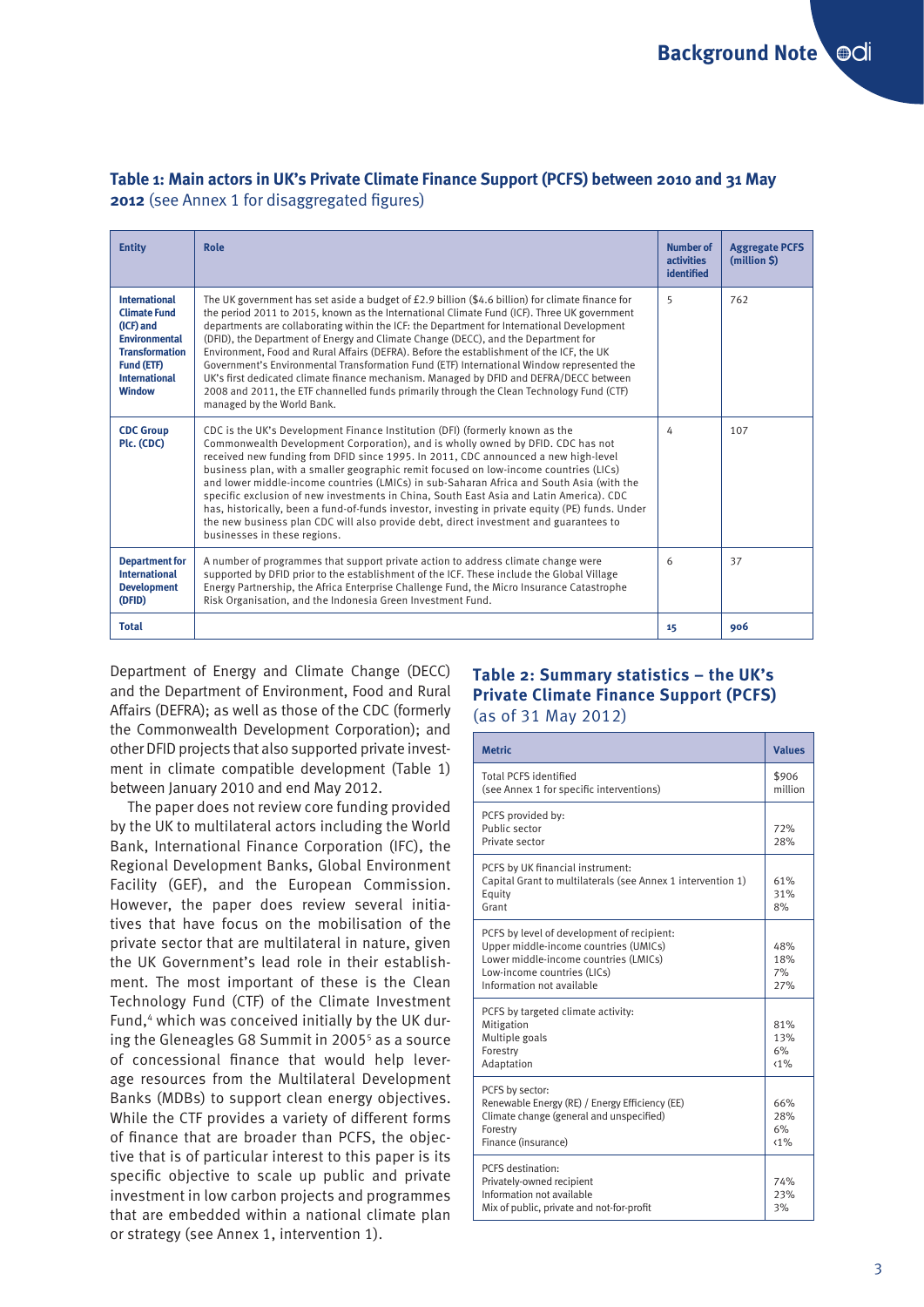| <b>Considerations for climate finance</b>                                                                                                                                                     | <b>Implications for PCFS</b>                                                                                                                                                                                                                                                                                                                                                                                                                                                                                                                                                                                                                                                                                                                                                                                                                                                                                                                                                                                                                                                                                                                                                                                                                                                                                                                                                                                                                                                                                                                                                                                                                    |
|-----------------------------------------------------------------------------------------------------------------------------------------------------------------------------------------------|-------------------------------------------------------------------------------------------------------------------------------------------------------------------------------------------------------------------------------------------------------------------------------------------------------------------------------------------------------------------------------------------------------------------------------------------------------------------------------------------------------------------------------------------------------------------------------------------------------------------------------------------------------------------------------------------------------------------------------------------------------------------------------------------------------------------------------------------------------------------------------------------------------------------------------------------------------------------------------------------------------------------------------------------------------------------------------------------------------------------------------------------------------------------------------------------------------------------------------------------------------------------------------------------------------------------------------------------------------------------------------------------------------------------------------------------------------------------------------------------------------------------------------------------------------------------------------------------------------------------------------------------------|
| (a) Mobilised by developed countries                                                                                                                                                          | There is, as yet, no definition of the term 'mobilised' under the UNFCCC agreement. We have, however,<br>attempted to review public flows to the private sector, and the resulting private flows that can be<br>attributed most directly to those public flows.<br>The distinction between private sector actors and flows as 'developed' vs. 'developing' is not<br>straightforward, as the country of origin for a private sector actor could be determined by any number of<br>factors including: country of incorporation / registration, location of headquarters, or primary stock exchange<br>listing. For the purpose of this study we have used the country of location of primary headquarters.<br>Most of the PCFS identified is from the UK public sector (72%). There are also contributions from a<br>wide range of 'developed country private sector actors' including Barclays (UK), Swiss Re (Switzerland),<br>Calvert Investments (US), Guy Carpenter and Company (US), Tryg (Denmark), PFA Pension (Denmark), and<br>Sarona Asset Management (Canada) (see Annex 1, interventions 8, 9, 12, 13 and 14). In the majority of<br>cases, the specific level of funding provided by these private actors could not be identified.<br>Private funding from 'developing country actors' has also been identified, including \$550 million from<br>TSKB (Turkey), \$110 million from Bancolombia (Colombia), and \$4.6 million from Standard Bank (South<br>Africa) (see Annex 1, interventions 1 and 12) However, these contributions to low carbon development<br>have been excluded from the calculation of PCFS as per Figure 1. |
| (b) Provided to developing country<br>parties, taking into account the urgent<br>and immediate needs of those that are<br>particularly vulnerable to the adverse<br>effects of climate change | The definition of those countries 'particularly vulnerable to the adverse effects of climate change' has not<br>been agreed under the UNFCCC. It is anticipated, however, that all of the recipients of the UK's PCFS will<br>be located in developing countries.<br>Reviewing the interventions with specific country level mandates, the UK's PCFS is found to be<br>directed primarily to upper middle-income countries (UMICs) (48%), then toward LMICs (18%) and finally<br>to LICs (7%). However, we could not identify the specific recipient countries (and relevant income levels)<br>for 27% of identified PCFS, as a number of the PE funds have not reached financial close, have regional<br>or global mandates, and/or are not providing the project or investment level information required to<br>assess investments against this criteria.                                                                                                                                                                                                                                                                                                                                                                                                                                                                                                                                                                                                                                                                                                                                                                                     |
| (c) Balanced in allocation between<br>adaptation and mitigation                                                                                                                               | The concept of 'balanced in allocation' has not been defined under the UNFCCC agreements, and it is<br>not clear if this balance should be achieved at the global level, at the donor or recipient country level, or<br>across specific types of finance.<br>However, the UK's PCFS interventions are targeted primarily toward mitigation <sup>6</sup> (81%) and forestry<br>(6%), with less than 1% targeted specifically to adaptation. A number of funds have not reached<br>financial close, or do not disclose the specific underlying companies and projects that have received<br>investment. As a result, a more detailed analysis is not possible for 13% of PCFS that could include<br>investments in adaptation.                                                                                                                                                                                                                                                                                                                                                                                                                                                                                                                                                                                                                                                                                                                                                                                                                                                                                                                    |

#### **Table 3: The UK's PCFS measured against the UNFCCC considerations for climate finance**

An analysis of the activities of the actors highlighted in Table 1 over the initial period from 2010 to the end of May 2012 has identified a number of interventions to mobilise the private sector that climate compatible development as a primary or secondary goal. Information was reviewed to gain an understanding of the developed country private finance flows mobilised, where any private sector flows could be linked explicitly to public flows. The list of projects and programmes identified, and their associated levels of funding, are presented in Annex 1, which identifies just over \$906 million in PCFS. The findings provide insights into the way the UK is working with the private sector toward low carbon development, and reveal trends that may be relevant to the consideration of long-term finance commitments until 2020.

# **Financing through intermediaries**

A striking trend that emerges in the review of the PCFS interventions in Annex 1 is that all of the UK's support is channelled through interventions that are managed by third party intermediaries, and blended with other public and private sources of funds. Many of the funds and partnerships to which the UK is contributing are still looking for additional funding. So, while the UK's average contribution (25%) is significant, relative to that pledged or committed by other public funders and developed country private sector actors at present, the UK's average contribution is very small (5%) in relation to the stated target size of these interventions (Table 4). The intermediaries identified often use a range of financial instruments that is broader than that provided by the UK. For example, while the UK tends to provide capital grants (Table 2), the intermediaries often provide a mix of equity, grants, loans and guarantees (Table 4).

The UK has a long history of working through intermediaries, including multilateral organisations. A recent Multilateral Aid Review (MAR) by DFID confirmed that the UK's use of the multilateral system complements the country's bilateral activities through the mobilisation of large-scale funding, bringing in specialist expertise and support for innovation, and provide a platform for action in every country worldwide (DFID, 2011a). Using intermediaries can, therefore, be seen as particularly beneficial in terms of combining the UK's PCFS with that of other funders, deploying it across a diversity of instruments and countries, and maximising value for money for the UK. However, this use of intermediaries also brings into question the influence that the UK has in terms of matching instruments to specific barriers and country contexts, selecting underlying investments, on-going management of projects, and the monitoring of impacts and results.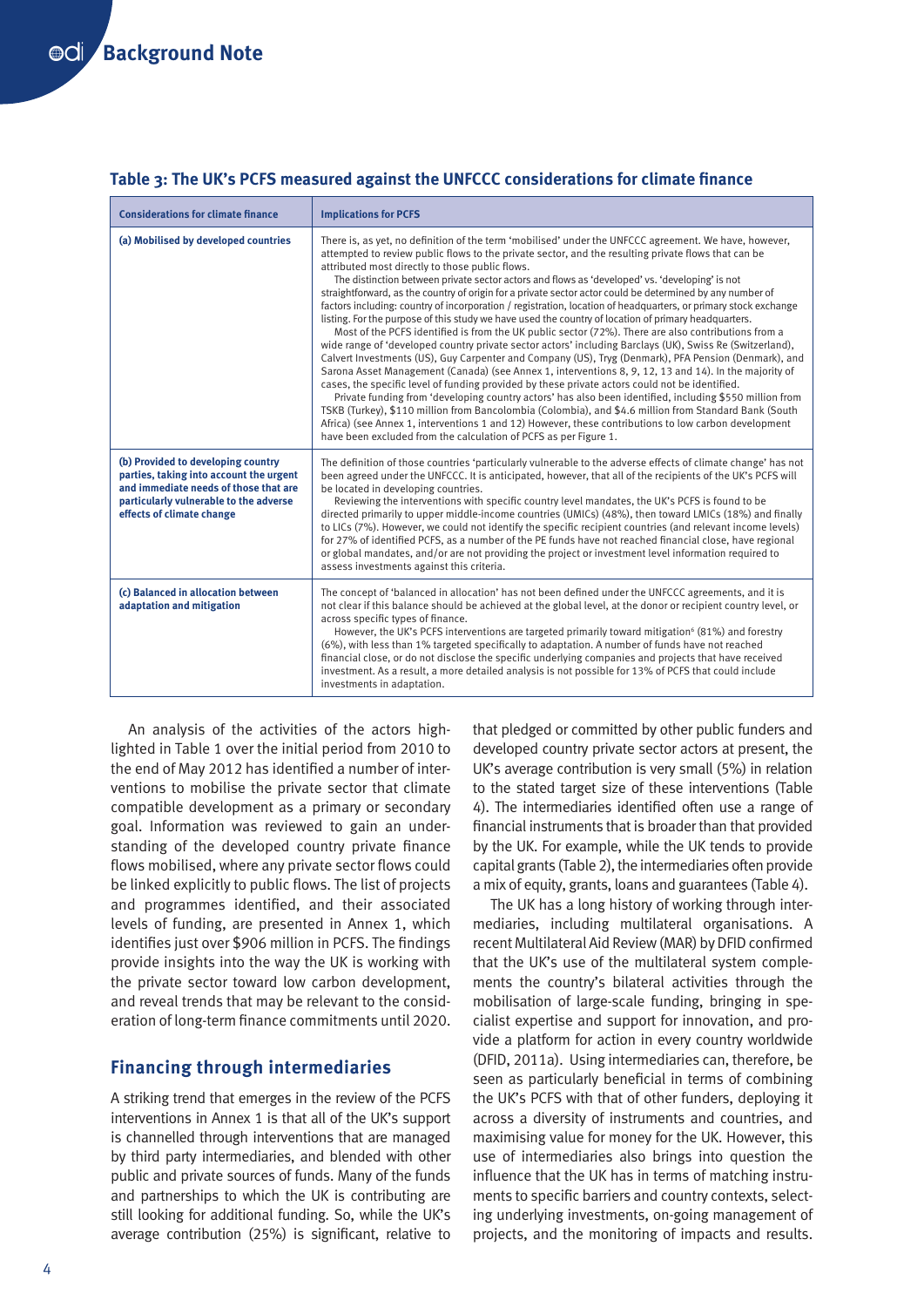The MAR also emphasised that there 'is still much room for improvement for the multilaterals as a group on transparency and accountability' (DFID, 2011a).

In terms of specific intermediaries, the majority of the UK's PCFS is (or will be) channelled through the CTF (61%) (see Annex 1, intervention 1), and a range of private equity (PE) funds (18%). The PE funds supported by the UK Government do not all have climate compatible development as a goal, but they are funds that pool resources from a number of investors to make investments (primarily in equity) in companies that are not listed on a stock exchange.

#### **Table 4: Role of intermediaries and other public sources of finance in the UK's PCFS**  (as of 31 May 2012)

| <b>Metric</b>                                                                                                                                        | <b>Values</b> |
|------------------------------------------------------------------------------------------------------------------------------------------------------|---------------|
| Average contribution of UK PCFS in relation to identified<br>funds mobilised to date by intermediary (including private<br>and other public sources) | 25%           |
| Average contribution of UK PCFS in relation to identified<br>target fund size of intermediary (including private and other<br>public sources)        | 5%            |
| PCFS by type of intermediary:                                                                                                                        |               |
| Public or Not for Profit                                                                                                                             | 66%           |
| Private                                                                                                                                              | 25%           |
| To be determined                                                                                                                                     | 9%            |
| PCFS by instrument used by intermediary:                                                                                                             |               |
| Mix                                                                                                                                                  | 77%           |
| Equity                                                                                                                                               | 18%           |
| Grant                                                                                                                                                | 3%            |
| Guarantee                                                                                                                                            | 1%            |
| Insurance                                                                                                                                            | $< 1\%$       |
|                                                                                                                                                      |               |

The intermediaries used to deploy the UK's PCFS have different implications for the level of UK influence over the selection of the underlying investments/ projects, and the level of information that is disclosed about the final recipients of funds. In the case of public trust funds such as the CTF, the UK has an on-going influence on investment decisions as a member of the CTF Trust Fund Committee, and there is a significant amount of information that is publicly available on the specific underlying projects and investments of the fund and the contributions of co-financiers.

In the case of PE funds, the influence of the UK's public sector actors appears to be limited to the selection of fund type and fund managers, and to the initial design phase/mandate of the fund.<sup>7</sup> This is exemplified in the case of the CDC's investment in the GEF Africa Sustainable Forestry Fund (GEF ASFF) (see Annex 1, intervention 6), where it appears the UK (among other investors) shaped the decision to certify all projects against the standards of the Forestry Stewardship Council (FSC), and to apply the IFC Performance Standards on Environment and Social Sustainability. However, now that the GEF ASFF has closed, there is no information that is publicly

available on the CDC's on-going role in selecting the underlying companies and investments, nor is there information available on the specific companies that have received investment through the GEF ASFF, or the levels of funding provided by other fund participants. For the majority of PE funds, investment selection and the publication of investment decisions are at the discretion of the fund manager (intermediary). Any specific arrangements between the fund manager and CDC would be contained within limited partnership agreements that are not publicly available.

This distinction between intermediaries may be relevant for the ICF as it explores options to channel more UK PCFS through PE funds. This is happening under two new commercial funds announced in 2012: the CP3 Asia Fund and the IFC Advanced Markets Commitments (AMC) Climate Catalyst Fund (CCF), together the Climate Public Private Partnership or CP3 Programme, with UK as an anchor investor alongside the Asian Development Bank (ADB) and IFC respectively (see Annex 1, interventions 2 and 3).

Historically, most of the PCFS deployed by the UK through PE funds has been invested by DFID through the CDC. Since 2004, the CDC has been operating as a PE fund of funds as part of DFID's programme to promote international development and the reduction of poverty. While the CDC does not have an explicit mandate for low carbon development, it has invested in a number of funds and underlying companies that have a low carbon development focus. A review of the CDC's most recent summary of investee businesses from May of 2011 identifies 30 businesses that are active in renewable energy, waste and water treatment, and efficient fossil fuel based generation (CDC, 2011a). The majority of these companies are located in China and India, with some companies located in LICs and LMICs such as Côte d'Ivoire, Honduras, Kenya, Morocco, the Philippines and Tanzania. In terms of specific climate goals within the CDC portfolio, each fund manager and investee company must commit to the CDC's Investment Code through an investment undertaking. While there are no requirements at the investee level, the Investment Code requires that fund managers 'identify major risks and opportunities associated with climate change in investments and potential investments, and promote the application of international best practice standards in the reduction of GHG [greenhouse gas] emissions (IFC Performance Standards, UNFCCC etc.).'

At the company level, it is not possible to link investees to the five CDC funds that have the goals of 'producing green energy or cutting greenhouse gas emissions' and that are, therefore, identified as providing PCFS (see Annex 1). In addition, a review of the CDC's fund level investments finds that there is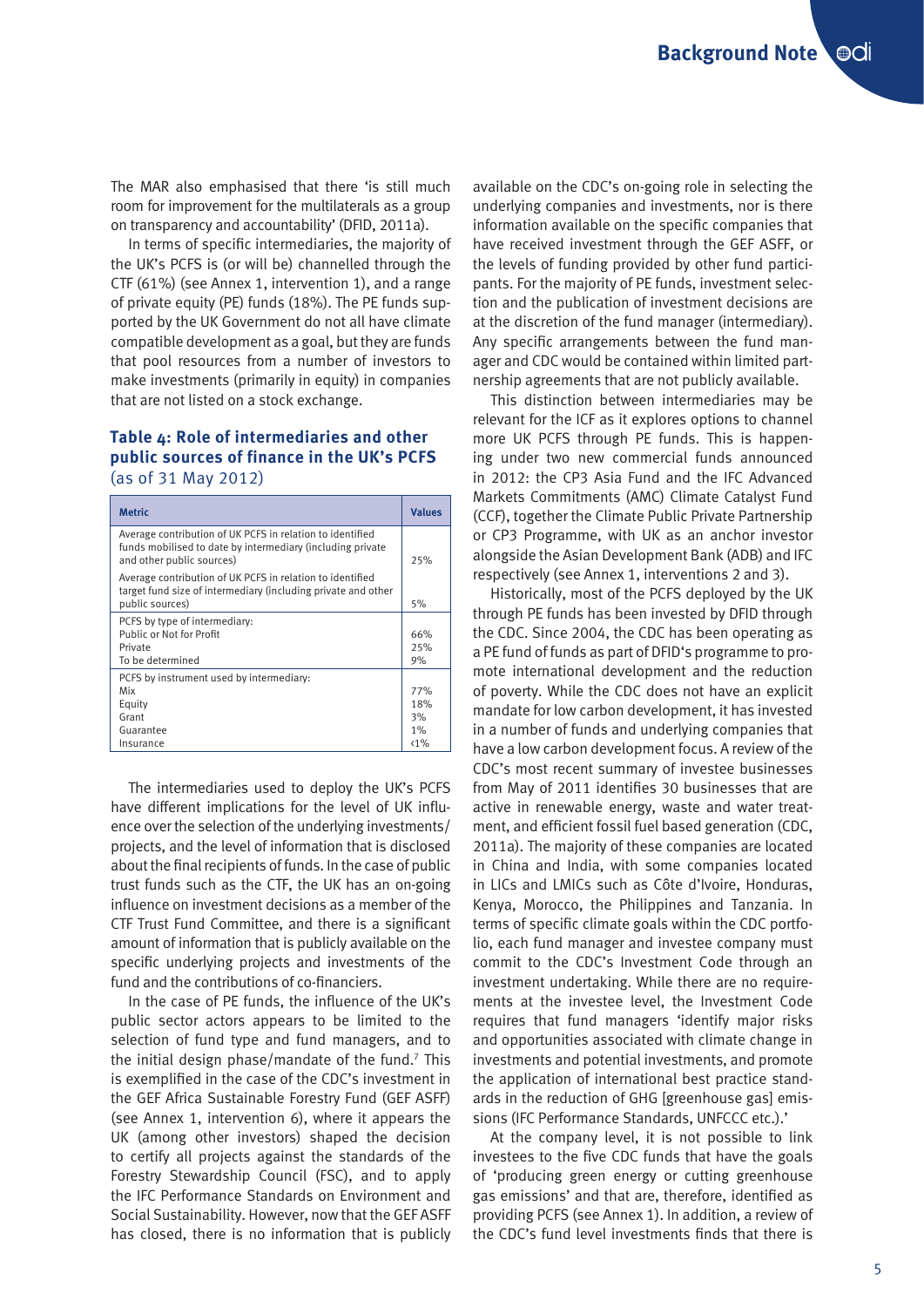no information that is publicly available on the underlying investee companies, the value invested, their adherence (or not) to the CDC's Investment Code, or the 'Climate Change Guidance for Fund Managers' commissioned recently by the CDC. While such information may be available in the future, it is difficult to assess the PCFS against potential metrics of effectiveness, including the mix of renewables and clean energy vs. new fossil fuel based generation, the level of development of the countries in which recipients are located, and the level of local vs. foreign ownership of recipients without this information (which could also be provided anonymously or in an aggregated form) . This current lack of public information at the company level limits the scope for analysis and potential lesson learning from CDC's PE experience, particularly in terms of the approaches that are most effective based on a given country context.

Efforts are being made to fill this gap in information, as the CP3 Programme is to publish data on key indicators at the sub-fund and investee company level including megawatts (MW) of installed capacity, GHG emissions, and jobs created.<sup>8</sup> The CDC has also committed recently to 'publish more data on the businesses where its capital is at work, its fund managers, and the funds investing its capital, while observing the constraints of the Data Protection Act, and commercial confidentiality'. Achieving this balance between commercial confidentiality and the disclosure demanded of public funds has been identified as a challenge for CDC. Similarly, from the perspective of PCFS, this will present challenges for the assessment of the effectiveness of climate finance in the mobilisation of the private sector. As such, a business as usual approach may not be consistent with further elaboration of the criteria for climate finance or a future framework for assessing and reporting on the use of public funds to mobilise the private sector. These experiences offer valuable insights that may help inform the approach taken by the UK in the selection of funds and projects (see Annex 1, interventions 6-9 and 12).

# **Piloting innovative financing and business models**

Beyond the use of PE funds, the UK is researching and piloting a series of innovative instruments and approaches to help private enterprises overcome the barriers to investment in low carbon projects in developing countries. These interventions are managed by a series of non-profit organisations and private public partnerships that run competitions and challenge funds, as well as trialling new instruments within the low carbon space.

In 2012 the UK-ADB Solar Guarantee partnership was announced, under which the ICF will provide grants to increase private investment in clean energy projects, with an initial focus on solar projects in India. The grant funding from the UK will reduce the cost of guarantees provided by the ADB to participating commercial lending institutions in its Partial Credit Guarantee Facility (among others), by covering an agreed portion of fees (DECC, 2012a). It is anticipated that private investment will be mobilised both through this direct support, and more widely through demonstration effects

The UK also supports private companies in East Africa through the Africa Enterprise Challenge Fund, including through the Renewable Energy and Adaptation to Climate Technologies (REACT) Window (see Annex 1, intervention 10). The PCFS provided through REACT seeks to mobilise capital from local companies and financial institutions, requiring applicants to provide funding equal to or greater than 50% of the total cost of the project. Another DFID-funded initiative, the Global Village Energy Partnership (GVEP), is also carrying out a series of innovative business plan challenge competitions for mitigation entrepreneurs and businesses in developing countries (see Annex 1, intervention 13). The pioneering approaches of the GVEP IDEAS Energy Innovation Contests in the Caribbean include the incorporation of a payment on performance element, with no deployment of PCFS until projects and businesses achieve a series of agreed milestones, and realistic metrics for failure across the portfolio of projects receiving PCFS.<sup>9</sup>

In the Caribbean the UK's PCFS is being deployed through micro-insurance, another instrument that has been applied in other sectors, but that is now being directed to support adaptation to climate change. The UK has provided PCFS to the Microinsurance Catastrophe Risk Organisation (MiCRO), which aims to protect entrepreneurs in Haiti in the aftermath of natural catastrophes, including weather events related to climate change (see Annex 1, intervention 14).

The UK has also been involved in support for the development of carbon projects and carbon market infrastructure through the work of the Climate Change Projects Office in 2010 and 2011 (prior to its closure), and through the on-going work of the UK Carbon Trust, and UK Trade and Investment's (UK TI) promotion of UK low carbon service expertise in Brazil, China and India. The most recent business plan of the Export Credits Guarantee Department (ECGD) has also emphasised that it will 'continue to raise awareness of the support that it can offer to exporters in the low carbon technologies and renew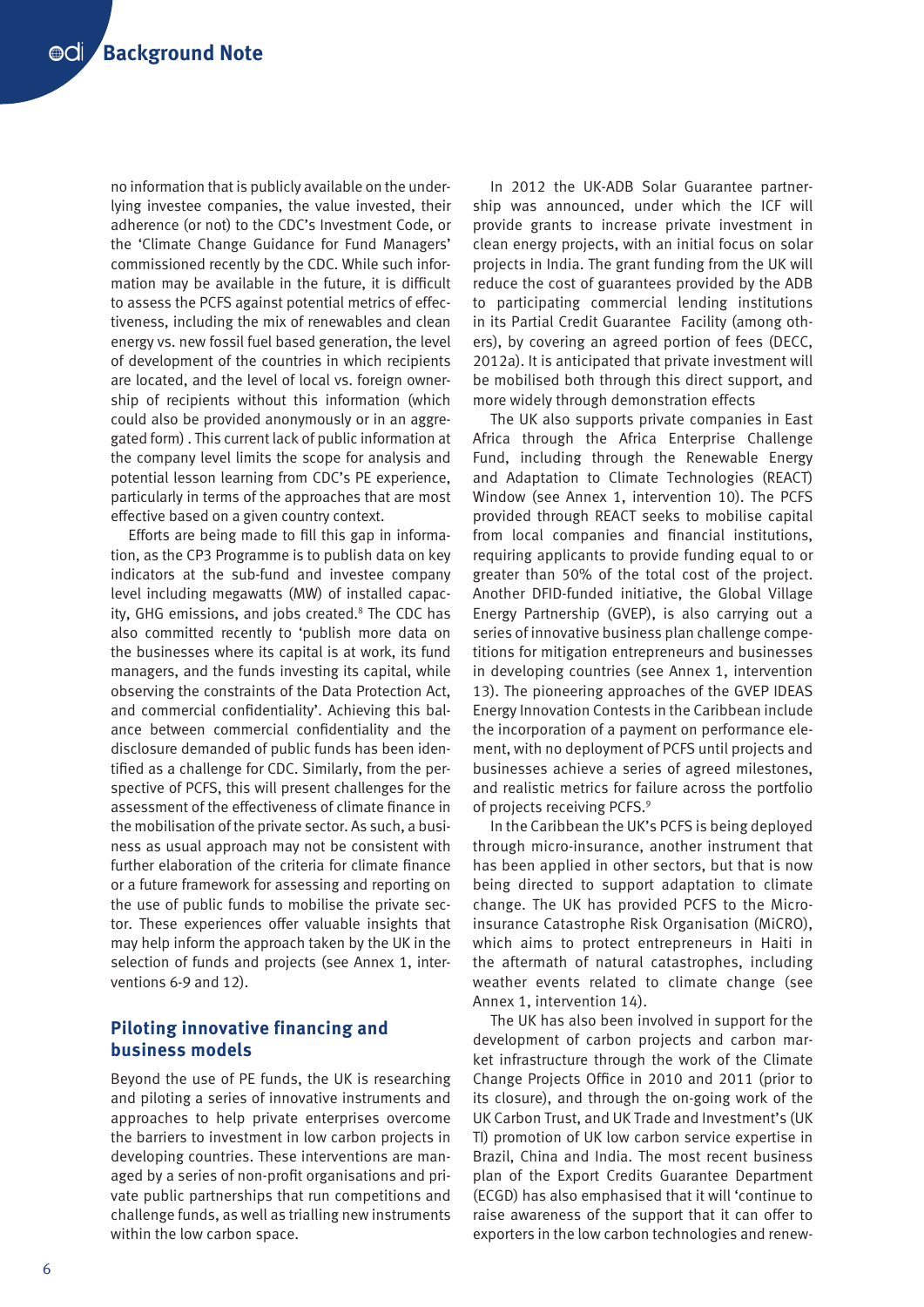able energies sectors', but there is, at present, no PCFS provision by ECGD (ECGD, 2011). This lack of activity on the part of ECGD may stem from lack of demand, as the UK has a limited manufacturing base of clean technologies at present.

Finally, DFID has also explored the use of Advanced Market Commitments (AMCs) in the climate change space. AMCs are innovative marketpull instruments that have been used in the field of medicine to reduce the cost of vaccines for developing countries. The DFID offices in Nepal and Rwanda examined how the AMC model could be used to support low carbon, climate resilient technologies and overcome barriers to investment. Examples of potential recipients identified for support included the roll-out of green mini-grids in remote areas that are unlikely to be connected to the central electricity grid; medium-scale deployment of bio-gas for schools and hospitals; and guarantees to private developers of large-scale, grid-connected renewable energy projects in Africa. The AMC approach has yet to be implemented, but it may have contributed to DFIDs overall approach to PCFS, including the recently announced Results Based Financing Facility (DFID, 2012e).

There is little information that is publicly available about the deployment of these funding models, as many are in their early stages, and this limits assessment of their effectiveness. In considering their role in mobilising the private sector it will be important to understand if (or how) their application has allowed recipients to overcome barriers and attract private sector investment.

# **Supporting an enabling policy environment for private investment**

In addition to the initiatives that target the private sector directly, and that are therefore categorised here as PCFS, the UK is also undertaking a number of programmes to support policy-makers in developing countries. These aim to strengthen the overarching investment climate within developing countries, and facilitate the establishment of policies and regulations to support low carbon investments and transform markets as required to attract private investment (Figure 1 – indirect policy interventions leading to mobilisation of flow 5).

At the international level, the Capital Markets Climate Initiative (CMCI), a public-private initiative convened by the UK's DECC has sought to 'support the scale up of private finance flows for low carbon technologies, solutions and infrastructure in developing economies' (DECC, 2012b). CMCI's work is divided into two work streams, the first on 'principles for policy-makers' which is led by Anglia Ruskin University, and the second on 'fostering partnerships with developing country governments', chaired by the World Economic Forum (WEF). One of the first initiatives of the WEFled work stream has been to convene public and private sector actors to discuss the challenges and possible solutions to financing solar projects under India's National Solar Mission. While there is little public information on the CMCI's findings and outputs, it can be assumed that the results of this work are relevant for a range of providers of PCFS, and across a wide range of countries.

At the national level in developing countries, the UK is working with policy-makers on the role of the private sector in climate finance through its Climate Development and Knowledge Network, supporting partnership development and capacity building in Carbon Capture and Storage, and building technical and institutional capacity in market instruments for mitigation through the multilateral Partnership for Market Readiness. DFID is also working on low carbon policy development with governments across LMICs and LICs. Examples include the Strategic Climate Institutions Programme in Ethiopia where the UK is supporting the development of a national investment plan on climate change including work on 'Climate Resilient Green Economy'; and the Papua Low Carbon Development Task Force through which the Indonesian province is receiving technical assistance to provide continued support entrepreneurs on low carbon investment proposals.

Working with the IFC, the UK has supported research into new mechanisms for climate finance, such as Forest Backed Bonds, a Carbon Efficient Index to incentivise listed companies in emerging markets to disclose and reduce their carbon footprints, and public private equity partnerships leading to the establishment of CP3 Programme. The UK has also supported analysis behind the development of Climate Innovation Centres, and the business plans for the first centre in Kenya.

Finally, UK is also the main donor to the Renewable Energy and Energy Efficiency Partnership (REEEP) a non-profit initiative that seeks to accelerate low carbon development by funding smallto-medium scale projects and other activities that address the main barriers to clean energy. REEEP's interventions focussed on the private sector in developing countries include support for the E+Co West Africa Modern Energy Fund for small and medium sized enterprises in clean energy in Ghana, Mali and Senegal, and the expansion of the Private Financing Advisory Network, a coaching and investor matchmaking service for small clean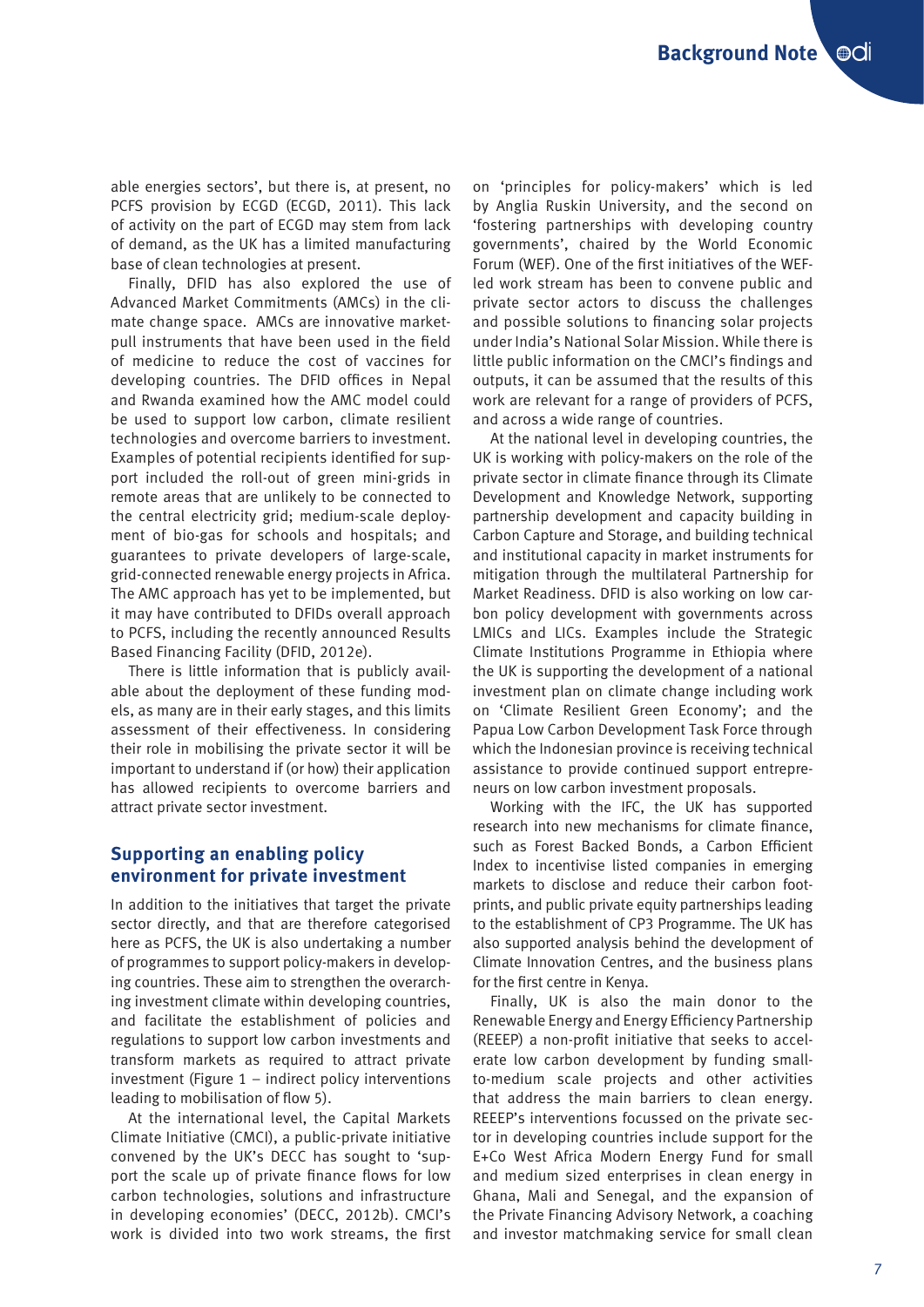energy entrepreneurs, to include Mozambique and Uganda. REEEP also funds a range of activities to strengthen national policy, regulatory and financing frameworks to increase private sector investment in renewable energy and energy efficiency across a range of countries, with a particular focus on Brazil, China, India, Mexico and South Africa.

A number of these initiatives are still in their early stages and have a strong focus on public sector actors. Monitoring and evaluation efforts over the longer term should consider the impact of these interventions on PCFS in recipient countries, and the mobilisation of private investment in climate compatible development more generally.

# **Conclusions**

The UK has played a central role in initiating a number of important programmes to support private sector action on climate change. Many of these programmes remain in their early stages, and their innovative elements will need to be monitored and evaluated over time as implementation proceeds. This Background Note presents an early effort to synthesise information on these initiatives to advance global understanding of the different ways in which public finance is being used to mobilise private sector action on climate change.

In undertaking the research for this paper, we have observed that it is often difficult to find information on PCFS in the public domain. More specific information on how PCFS is being disbursed at the project and investment level would help to inform analysis of the effectiveness of national PCFS contributions, and apply specific lessons learned to the design of future interventions. The collection of such information would be an appropriate priority for the emerging monitoring and evaluation of climate change finance.

Achieving the delicate balance between commercial confidentiality and the disclosure required of public funds is a challenge that will face all actors deploying PCFS, as their stakeholders seek to achieve both private financial and public 'goods' goals in addressing climate change. Parties to the UNFCCC have yet to adopt a common reporting framework for climate finance, and the adoption of such a framework might allow more complete, comparable, and transparent assessment of the provision of climate finance. If progress is made in agreeing such a framework, there is likely to be a need to consider whether and how to private finance should be included, given that some countries, such as Japan, already include private finance in their climate finance reporting.

This initial analysis has highlighted the following trends from the UK's PCFS, with some general lessons and implications for international climate finance:

- **•** Intermediaries (both public and private) manage all of the UK's PCFS, and much of this is channelled through 'funds of funds' (both private and public). This has benefits in terms of crowding in co-financing by other public and private sector actors and has the potential to create local ownership and capacity development. Each of these intermediaries has tended to take quite different approaches to public reporting on goals and outcomes, and the level of information that is publicly available varies. Private equity firms, in particular, have tended to disclose relatively little information to the public on the particular projects and recipients that they are financing, for a variety of reasons that relate to both business confidentiality and regulatory restrictions, which may make it difficult to understand the impact of PCFS.
- **•** There is a wealth of experience within the UK Government of working with the private sector – including through private equity investment in the CDC. While climate compatible development is not central to this institution's mandate, our review suggests that there are a number of investments that are likely to offer climate change benefits in their portfolios. Where information is available on the mix of public and private finance in funds such as those managed by the Private Infrastructure Development Group (PIDG), we find that the share of developed country private investment linked to PCFS is, in fact, quite small (17% in the case of the Emerging Africa Infrastructure Fund (see Annex 1, intervention 12). New initiatives such as CP3 Asia, CCF, and CMCI have sought to find new approaches that will bring greater volumes and proportions of private finance into climate compatible development. It remains to be seen whether these approaches will attract more private investment than past efforts.
- **•** On the basis of the specific projects and investments that could be identified, 81% of the UK's PCFS is targeted toward mitigation programmes and projects, with less than 1% directed specifically to adaptation activities. It is unclear at what level (global, donor, recipient, or flow) the balance between mitigation should be achieved under the UNFCCC agreements. However this early review suggests that PCFS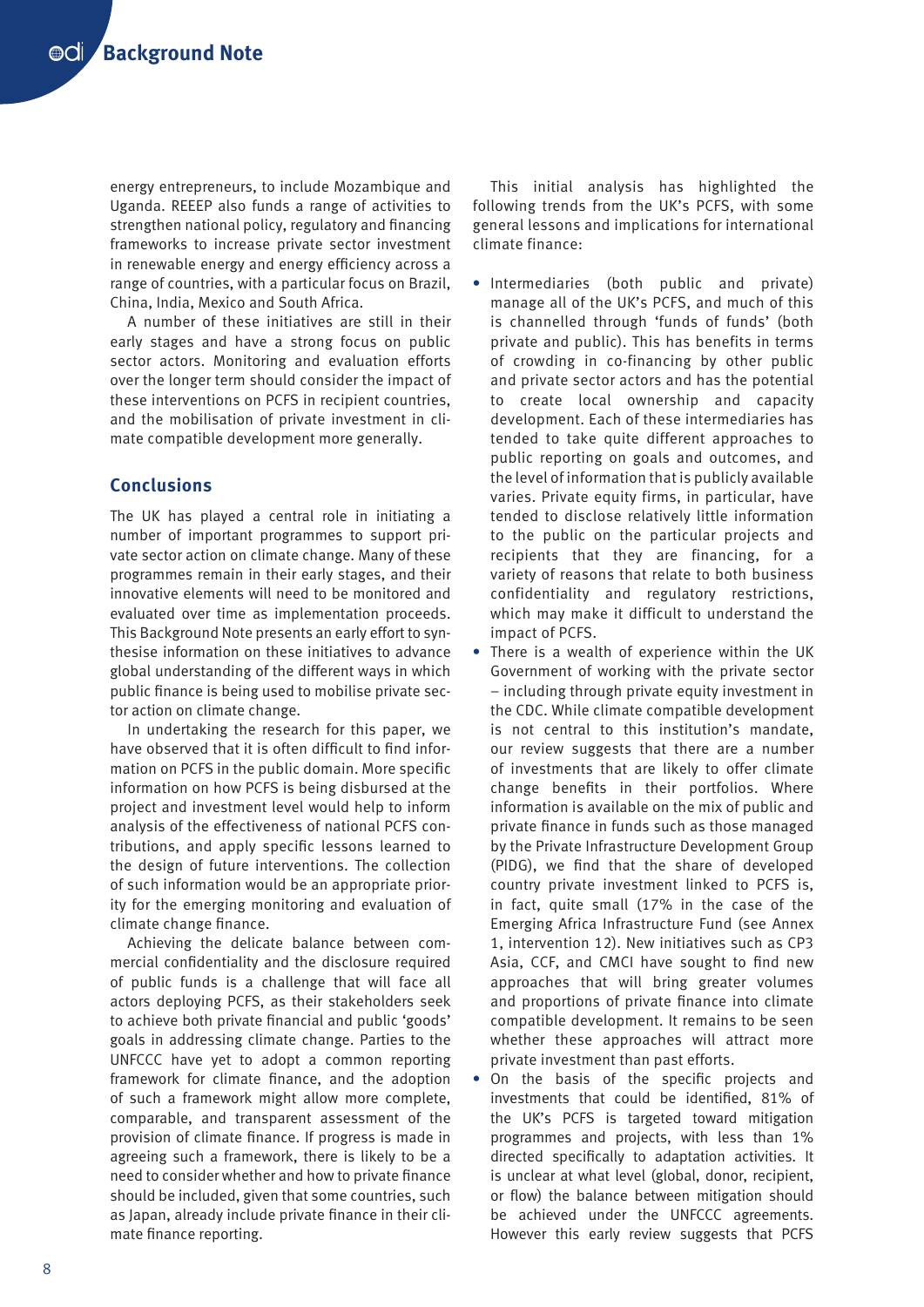flows to adaptation activities may be limited at present. This may be a result, in part, of the current challenges in defining what constitutes adaptation interventions and the implications this has for an understanding of the specific contributions that can be made by the private sector. Similarly, many countries are still at the relatively early stage of identifying and incorporating climate related risks and vulnerabilities into their national planning processes. Private sector investments in adaptation are likely to be better understood as these progress.

**•** The majority of PCFS is directed to activities in upper middle-income countries. It is likely that this focus stems from the greater opportunities that exist to invest in mitigation in these countries, the existence of a policy and regulatory environment that fosters private investment more

easily, and a reasonable level of readiness to absorb finance. Only 7% of the PCFS identified is spent on activities in low-income countries. This initial trend may evolve over time, and should be monitored as programme implementation proceeds and evolves.

Further reviews of the PCFS interventions of Japan, the US, and Germany seek to provide further evidence relevant to the issues and questions that have emerged in the context of this review of the UK's PCFS.

Written by Shelagh Whitley, ODI Research Fellow (s.whitley@odi.org. uk), Amal Lee Amin, Programme Leader E3G (amal-lee.amin@e3g. org, and Rohan Mohanty (rohan@mohanty.co.uk). The authors are grateful for support and advice from Neil Bird and Smita Nakhooda of ODI, and Kirsty Hamilton of the Renewable Energy Finance Project at Chatham House. ODI gratefully acknowledges the support of DFID in the production of this Background Note.

#### **References and endnotes**

#### **References**

- ADB (2010) *Proposed Equity Investments Clean Resources Asia Growth Fund and Renewable Energy Asia Fund: Report and Recommendation of the President to the Board of Directors*. Manila: Asian Development Bank November. http://www. adb.org/Documents/RRPs/REG/44926-01-reg-rrp.pdf
- CDC (2011a) *Investee Businesses*. London, 26 May. http://www.cdcgroup.com/uploads/finalcdcinvesteebusinessesvs2.pdf
- CDC (2011b) *CDC to invest more in green energy in developing countries*. London, 11 February. http://www.cdcgroup.com/ uploads/11february2011.pdf
- DECC (2012a) Intervention Summary: UK-ADB Private Sector Guarantee partnership. London: Department of Energy and Climate Change. http://www.decc.gov.uk/assets/ decc/11/tackling-climate-change/international-climatechange/4781-business-case-for-india-solar-powergeneration-gua.pdf
- DECC (2012b) Capital Markets Climate Initiative (CMCI). http:// www.decc.gov.uk/en/content/cms/tackling/international/ cmci/cmci.aspx
- DFID (2012a) *Project Summary: IDEAS Energy Enterprise Innovation Contest for the Caribbean*. http://projects.dfid. gov.uk/iati/Document//3277130
- DFID (2012b) Insurance for Micro Finance in Haiti (FONKOZE). http://projects.dfid.gov.uk/project.aspx?Project=202172
- DFID (2012e) *Andrew Mitchell: Climate change delivering on our commitments*. London: Department for International Development, 26 April. http://www.dfid.gov.uk/News/ Speeches-and-statements/2012/Andrew-Mitchell-Climatechange---delivering-on-our-commitments/
- DFID (2011a) *Multilateral Aid Review: Ensuring maximum value for money for UK aid through multilateral organisations*. London: Department for International Development, March. http://www.dfid.gov.uk/Documents/publications1/mar/ multilateral\_aid\_review.pdf
- DFID (2011b) *Project Summary: IDEAS Energy Enterprise Innovation Contest for the Caribbean*. London: Department for International Development. http://projects.dfid.gov.uk/ project.aspx?Project=201986
- DFID, DECC and DEFRA (2011) UK Fast Start Climate Change Finance: Providing help to the poorest to adapt to climate change and promoting cleaner, greener growth. London: Department for International Development, Department of Energy and Climate Change, Department for Environment, Food and Rural Areas. http://www.decc.gov.uk/assets/ decc/11/tackling-climate-change/internationalclimate-change/3758-uk-fast-start-climate-financebrochure-2011.pdf
- DFID and DECC (2010) *UK Fast Start Finance in Action: Mobilising the Private Sector to Benefit the Poor*. London: Department for International Development and Department of Energy and Climate Change.
- ECGD (2011) *ECGD Business Plan 2011-2015*. London. http://www.ukexportfinance.gov.uk/assets/ecgd/files/ publications/plans-and-reports/business-plans/ecgdbusiness-plan-2011-to-2015.pdf
- Stadelmann, M., Castro, P., and Michaelowa, A. (2011) *Mobilising Private Finance for Low Carbon Development: Tackling Barriers to Investments in Developing Countries and Accounting of Private Climate Finance Flows*. Cambridge: Climate Strategies.
- UNFCCC (2010) *Report of the Conference of the Parties on its fifteenth session, held in Copenhagen from 7 to 19 December 2009*. http://unfccc.int/resource/docs/2009/ cop15/eng/11a01.pdf

#### **Endnotes**

- 1. Within the definition of PCFS, 'private sector participation' includes both private sector investment and private sector provision of goods and services.
- 2. For the purpose of this research PCFS for a given country also excludes all co-financing by other public sector actors (other countries).
- 3. Future research will look more closely at the nature of these various flows.
- 4. The Climate Investment Funds consist of two funds: the Clean Technology Fund and the Strategic Climate Fund, with the latter comprised of three sub-funds: the Pilot Programme on Climate Resilience, the Forest Investment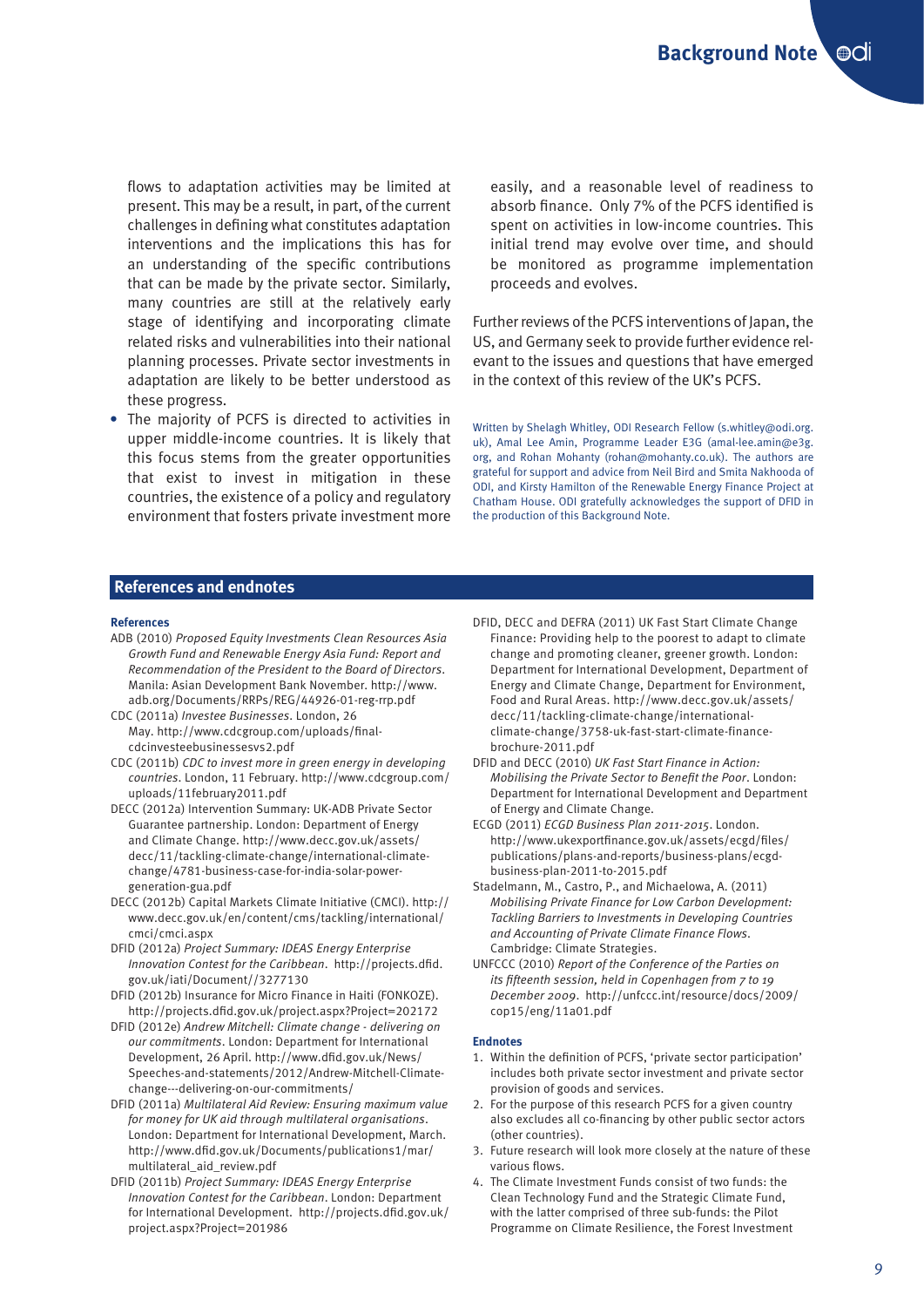#### **References and endnotes cont.**

Programme, and the Scaling Up Renewable Energy Programme (SREP). The UK has also contributed to the SREP, which has a mandate to mobilise the private sector, but has not yet deployed finance to or alongside private sector actors.

- 5. The UK's Presidency of the G8 in 2005 marked the beginning of a focus on the role of the MDBs in the mobilisation of finance to assist developing countries with investments related to clean energy and climate change. The MDBs responded through individual and joint initiatives to mainstream climate change within their operations and for through an increase in investments related to climate change within their portfolios.
- 6. The lack of an agreed UNFCCC definition of what constitutes climate finance for either mitigation or adaptation further complicates any accurate assessment of whether PCFS is meeting these broad UNFCCC criteria.
- 7. The ADB is one funder that has been transparent about its experience in the clean energy private equity space. In discussing its parallel investment to the CDC in the Renewable Energy Asia Fund (REAF) (see Annex 1) the ADB emphasised the level of resources that are required by a funder at the design phase: 'it takes time and effort to incubate first-time emerging markets funds in a challenging fund-raising environment, particularly where the ADB wants to help develop a new asset class, such as clean energy funds in emerging Asian markets' (ADB, 2010).
- 8. Correspondence with DFID staff.
- 9. DFID considers that its contribution to the IDEAS Energy Enterprise Innovation Contest for the Caribbean will be a success if at least 65% of the ventures supported are able to sustain and grow their businesses beyond the life of the intervention, 'a metric which is almost double the expected success rate of new small and medium enterprise (SME) ventures after 3-4 years' (DFID, 2011b).

|                | No.   UK entity<br>(and PCFS<br>announced /<br>committed.<br>disbursed or<br>deposited)                                                                        | <b>Financial</b><br><b>instrument</b><br>(from UK<br>entity) and<br>vear                                                                                                               | <b>Intermediary</b>                                                                                                                                                          | <b>Financial</b><br><b>instrument</b><br>(from<br>intermediary) | <b>Developed</b><br>country<br>private sector<br>funders and<br>supporters<br>(and PCFS<br>provided)                                                                                                             | <b>Other funders</b><br>(public co-<br>financing and<br>developed country<br>investment)                                                                                                                                                                                 | <b>Recipient entities</b><br>/ countries                                                                                                                                                                                                                                                                                                                                                                                            | Sector(s)                                                                                                                                        | <b>Fund</b><br>target<br>size<br><b>(million)</b><br><b>US\$)</b> | <b>Total</b><br><b>UK</b><br><b>PCFS</b><br><b>(million)</b><br><b>US\$)</b> |
|----------------|----------------------------------------------------------------------------------------------------------------------------------------------------------------|----------------------------------------------------------------------------------------------------------------------------------------------------------------------------------------|------------------------------------------------------------------------------------------------------------------------------------------------------------------------------|-----------------------------------------------------------------|------------------------------------------------------------------------------------------------------------------------------------------------------------------------------------------------------------------|--------------------------------------------------------------------------------------------------------------------------------------------------------------------------------------------------------------------------------------------------------------------------|-------------------------------------------------------------------------------------------------------------------------------------------------------------------------------------------------------------------------------------------------------------------------------------------------------------------------------------------------------------------------------------------------------------------------------------|--------------------------------------------------------------------------------------------------------------------------------------------------|-------------------------------------------------------------------|------------------------------------------------------------------------------|
| $\mathbf{1}$   | ICF and ETF<br>\$314 m<br>contribution<br>to approved<br>private sector<br>projects)<br>DFID's<br>funding is<br>20% of those<br>deposited to<br>CTF (\$610 m). | Capital<br>Grant (Any<br>returns on<br>contributions<br>from the UK<br>to the CTF<br>are used<br>to finance<br>further<br>lending,<br>rather than<br>returning<br>to the UK) -<br>2010 | Clean<br>Technology<br>Fund (CTF)                                                                                                                                            | Grants.<br>concessional<br>loans, and<br>guarantees             | \$238 m<br>(Proportion of<br>private sector<br>contribution that<br>can be attributed<br>to the UK)<br>Total contribution<br>identified:<br>\$1,168 m                                                            | Public<br>Deposited funds from<br>Japan \$787 m, Germany<br>\$615 m, US \$485 m,<br>France \$274 m,<br>Australia \$86 m, Spain<br>\$69 m, Sweden \$67 m<br>(Total funds approved<br>by Trust Fund<br>Committee which<br>have a private sector<br>component is \$1,692 m) | The CTF disburses<br>in lump sums<br>to Multilateral<br>Development Banks<br>(MDBs) which then<br>disburse on to both<br>private and public<br>projects. Approved<br>private sector<br>projects (where<br>end recipients of<br>funding are private<br>actors): Mexico (5),<br>Khazakstan (3),<br>South Africa (3),<br>Turkey (2), Thailand<br>(2), The Philippines<br>(2), Colombia,<br>Indonesia, Ukraine,<br>Egypt, and Viet Nam. | Demonstration<br>of low carbon<br>development<br>and mitigation<br>of GHG<br>emissions<br>through<br>public and<br>private sector<br>investments | 11.000                                                            | 552.00                                                                       |
| $\overline{2}$ | ICF (\$96 m<br>announced<br>and<br>committed)<br>(under the CP3<br>Programme)                                                                                  | Equity (the<br>UK will<br>recycle the<br>commercial<br>returns<br>from its<br>investments<br>into ODA) -<br>2012                                                                       | Climate<br>Public Private<br>Partnership Asia<br>(CP3 Asia) - A<br>limited liability<br>company to be<br>incorporated in<br>a jurisdiction<br>satisfactory to<br>ADB and UK) | Equity, debt, and<br>grants                                     | To be determined<br>(the UK<br>anticipates at<br>least £30 in<br>private debt and<br>equity will be<br>mobilised at the<br>various levels<br>of sub-funds<br>and projects for<br>every £1 of UK<br>contribution) | Public<br>Asian Development<br>Bank (ADB) \$98 m. As<br>at May 31 2012 the<br>fund manager was in<br>the process of fund<br>raising from private and<br>public sector                                                                                                    | Fund that will invest<br>in the developing<br>member countries of<br>the ADB (Asia).                                                                                                                                                                                                                                                                                                                                                | Climate and<br>environment<br>sectors                                                                                                            | tbd                                                               | 96.00                                                                        |
| 3              | ICF (\$80 m<br>announced<br>and<br>committed)<br>(under the CP3<br>Programme)                                                                                  | Equity (the<br>UK will<br>recycle the<br>commercial<br>returns<br>from its<br>investments<br>into ODA)<br>and Grant<br>for Technical<br>Support<br>Facility -<br>2012                  | <b>IFC AMC Climate</b><br>Catalyst Fund -<br>Scottish Fund                                                                                                                   | Equity                                                          | To be determined<br>(the UK<br>anticipates at<br>least £30 in<br>private debt and<br>equity will be<br>mobilised at the<br>various levels<br>of sub-funds<br>and projects for<br>every £1 of UK<br>contribution) | Public<br><b>International Finance</b><br>Corporation (IFC) \$75 m.<br>As at 31 May 2012 the<br>fund was in the process<br>of fund raising with<br>the private and public<br>sector                                                                                      | Private equity<br>providing growth<br>capital in emerging<br>markets (Global)                                                                                                                                                                                                                                                                                                                                                       | Climate and<br>environment<br>sectors                                                                                                            | thd                                                               | 80.00                                                                        |

#### **Annex 1: UK's Private Climate Finance Support (PCFS) Identified for 2010 – May 31 2012**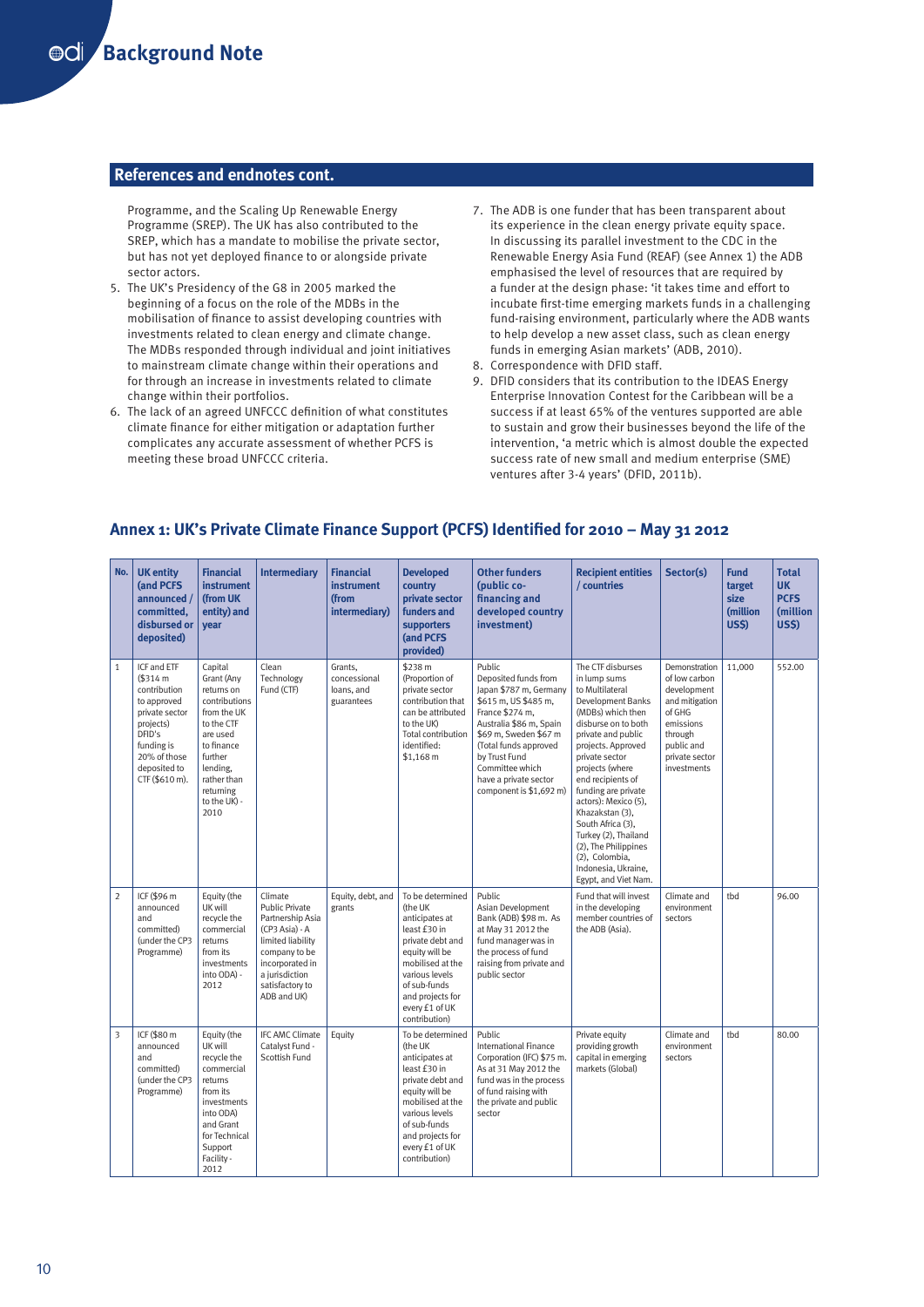# **Annex 1: cont'd**

| No.            | <b>UK entity</b><br>(and PCFS<br>announced /<br>committed,<br>disbursed or<br>deposited) | <b>Financial</b><br><b>instrument</b><br>(from UK<br>entity) and<br>year | <b>Intermediary</b>                                                                                               | <b>Financial</b><br>instrument<br>(from<br>intermediary) | <b>Developed</b><br>country<br>private sector<br>funders and<br>supporters<br>(and PCFS<br>provided)                           | <b>Other funders</b><br>(public co-<br>financing and<br>developed country<br>investment)                                                                                                                                                                                                                                                                                                                                       | <b>Recipient entities</b><br>/ countries                                                                                                                                                                                                                                                                                                                                                                              | Sector(s)                                                                 | <b>Fund</b><br>target<br>size<br>(million<br><b>US\$)</b> | <b>Total</b><br><b>UK</b><br><b>PCFS</b><br>(million<br><b>US\$)</b> |
|----------------|------------------------------------------------------------------------------------------|--------------------------------------------------------------------------|-------------------------------------------------------------------------------------------------------------------|----------------------------------------------------------|--------------------------------------------------------------------------------------------------------------------------------|--------------------------------------------------------------------------------------------------------------------------------------------------------------------------------------------------------------------------------------------------------------------------------------------------------------------------------------------------------------------------------------------------------------------------------|-----------------------------------------------------------------------------------------------------------------------------------------------------------------------------------------------------------------------------------------------------------------------------------------------------------------------------------------------------------------------------------------------------------------------|---------------------------------------------------------------------------|-----------------------------------------------------------|----------------------------------------------------------------------|
| 4              | ICF (\$24 m<br>announced<br>and<br>committed)<br>(under the CP3<br>Programme)            | Grant for<br>Technical<br>Assistance<br>Facility -<br>2012               | IFC and ADB                                                                                                       | Grant and loans                                          | n/a                                                                                                                            | n/a                                                                                                                                                                                                                                                                                                                                                                                                                            | Support the<br>development of the<br>subfund, project<br>pipeline and enabling<br>environments for<br>the Climate Public<br>Private Partnership<br>Programme.                                                                                                                                                                                                                                                         | Climate and<br>environment<br>sectors                                     | tbd                                                       | 24.00                                                                |
| 5              | ICF (\$9.6 m<br>announced<br>and<br>committed)                                           | Grant                                                                    | UK-ADB<br>Private Sector<br>Guarantee<br>Partnership                                                              | Guarantee                                                | To be determined                                                                                                               | Public<br><b>ADB Partial Credit</b><br>Guarantee (PCG) Facility<br>up to \$150 m                                                                                                                                                                                                                                                                                                                                               | To increase uptake of<br>ADB risk guarantee<br>facilities for solar<br>power plants in India.<br>This will be achieved<br>by reducing the cost<br>of the guarantees<br>to participating<br>commercial lending<br>institutions.                                                                                                                                                                                        | Clean energy<br>projects                                                  | N/A<br>(guarantee<br>facility)                            | 9.60                                                                 |
| 6              | CDC (\$50 m<br>disbursed)                                                                | Equity - 2010                                                            | <b>GEF Africa</b><br>Sustainable<br>Forestry Fund<br>(GEF ASFF)<br>- The Global<br>Environment<br>Fund (GEF) (US) | Equity                                                   | N/A (private<br>investors may<br>have invested<br>in the fund.<br>however this<br>information is<br>not publicly<br>available) | Public<br>MAEC (Spain) \$19.8 m,<br>IFC \$24 m, PROPARCO<br>\$12 m, and SIFEM \$12<br>m (balance of investors<br>could not be identified<br>through publicly<br>available information)                                                                                                                                                                                                                                         | Invest in and<br>develop between<br>five and 10 forestry<br>businesses across<br>Africa (Mozambique,<br>Tanzania, Swaziland,<br>South Africa, Uganda,<br>Ghana, Malawi<br>and Zambia), with<br>a particular focus<br>on greenfield and<br>existing plantation<br>developed under<br>Forestry Stewardship<br>Council certification<br>and IFC Performance<br>Standards on<br>Environment and<br>Social Sustainability. | Forestry                                                                  | 160 (fund<br>closed)                                      | 50.00                                                                |
| $\overline{7}$ | CDC (\$30 m<br>disbursed)                                                                | Equity - 2011                                                            | Interact Climate<br>Change Facility<br>- (ICCF) Interact<br>Climate Change<br>Facility S.A.<br>(Luxembourg)       | Equity                                                   | N/A                                                                                                                            | Public<br>Agence Française de<br>Développement (AFD)<br>Cotonou Investment<br>Facility up to \$120 m,<br>European Investment<br>Bank (EIB) up to \$60 m,<br>eleven European<br>Development Finance<br>Institutions (EDFI)<br>members: BIO, DEG,<br>FMO, COFIDES (Spain),<br>FINNFUND (Finland),<br>Norfund (Norway),<br>OeEB (Austria),<br>PROPARCO (France),<br>SIFEM (Switzerland)<br>and SWEDFUND<br>(Sweden) up to \$150 m | Demonstrate<br>the financial<br>attractiveness of<br>climate-friendly<br>private sector<br>projects in<br>developing countries<br>(Global)                                                                                                                                                                                                                                                                            | Renewable<br>Energy and<br>Energy<br>Efficiency                           | 360 (fund<br>closed)                                      | 30.00                                                                |
| 8              | CDC (\$6 m<br>disbursed)                                                                 | Equity - 2011                                                            | Renewable<br>Energy Asia<br>Fund (REAF) -<br><b>Berkley Energy</b><br>(UK)                                        | Equity                                                   | Calvert<br>Investments (US).<br>Sarona Asset<br>Management<br>(Canada)                                                         | Public<br>OPIC (\$62 m) ADB<br>(\$20 m),<br><b>GEEREF</b> (Global<br>Energy Efficiency and<br>Renewable Energy<br>Fund - with funding by<br>the European Union)<br>(\$15 m),<br>German Investment<br>and Development<br>Company (DEG), Dutch<br>Development Bank<br>(FMO) (\$12 m), Belgian<br>Investment Company for<br>Developing Countries<br>(BIO) (\$7.2 m)                                                               | Investments of<br>between \$6 m and<br>\$18 m in India with<br>additional target<br>markets including<br>Philippines, Sri<br>Lanka, Thailand and<br>Viet Nam.                                                                                                                                                                                                                                                         | Development<br>stage<br>renewable<br>energy<br>projects and<br>technology | 187 (fund<br>closed)                                      | 6.00                                                                 |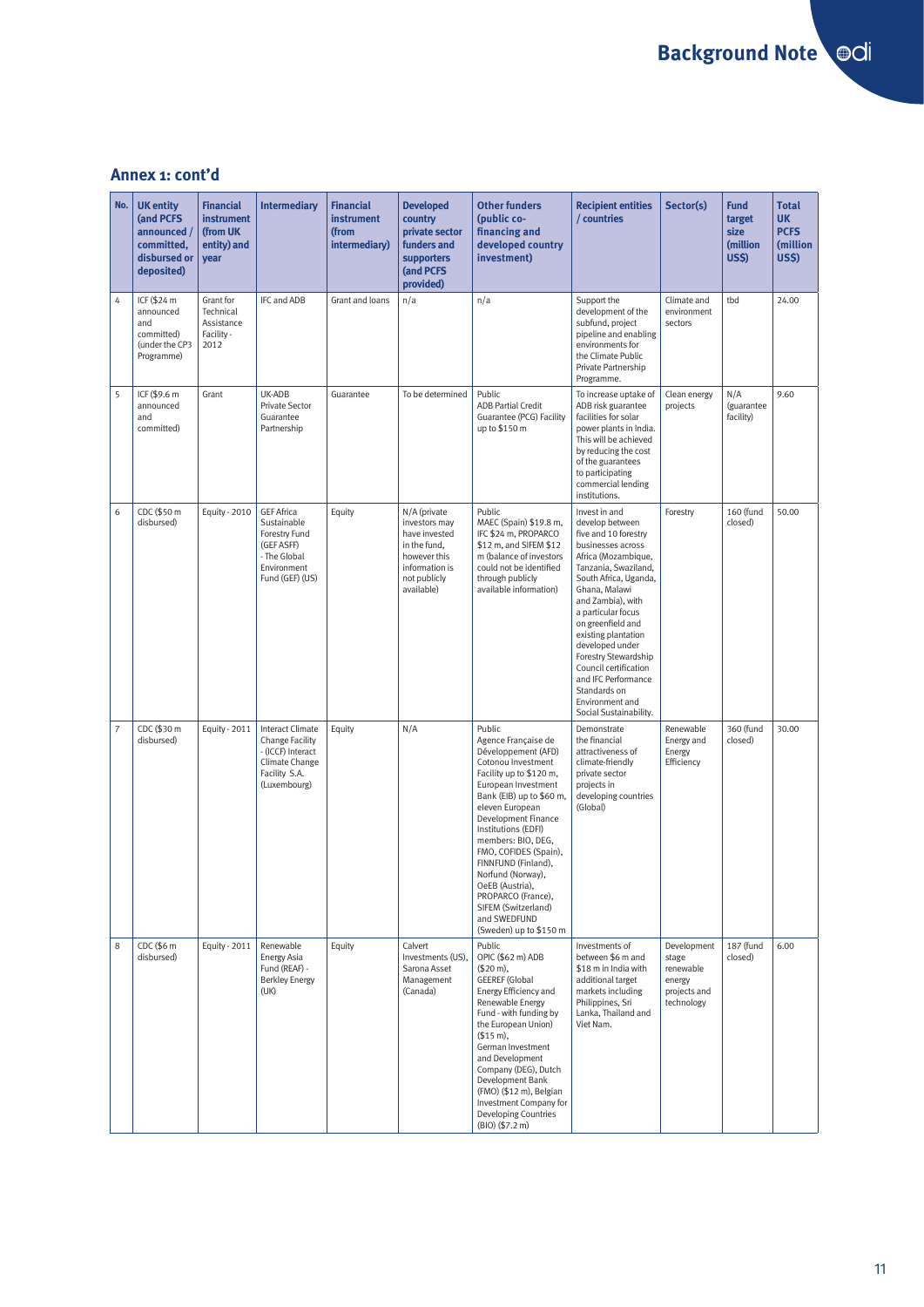| No. | <b>UK entity</b><br>(and PCFS<br>announced /<br>committed,<br>disbursed or<br>deposited) | <b>Financial</b><br><b>instrument</b><br>(from UK<br>entity) and<br>year | <b>Intermediary</b>                                                                                                                                                                         | <b>Financial</b><br><b>instrument</b><br>(from<br>intermediary)                                                                                                                                                                         | <b>Developed</b><br>country<br>private sector<br>funders and<br>supporters<br>(and PCFS<br>provided) | <b>Other funders</b><br>(public co-<br>financing and<br>developed country<br>investment)                                                                                                                                                                                                                                                                                                                                                          | <b>Recipient entities</b><br>/ countries                                                                                                                                                                                                                          | Sector(s)                                                                                        | <b>Fund</b><br>target<br>size<br>(million<br><b>US\$)</b> | Total<br>UK<br><b>PCFS</b><br>(million<br><b>US\$)</b> |
|-----|------------------------------------------------------------------------------------------|--------------------------------------------------------------------------|---------------------------------------------------------------------------------------------------------------------------------------------------------------------------------------------|-----------------------------------------------------------------------------------------------------------------------------------------------------------------------------------------------------------------------------------------|------------------------------------------------------------------------------------------------------|---------------------------------------------------------------------------------------------------------------------------------------------------------------------------------------------------------------------------------------------------------------------------------------------------------------------------------------------------------------------------------------------------------------------------------------------------|-------------------------------------------------------------------------------------------------------------------------------------------------------------------------------------------------------------------------------------------------------------------|--------------------------------------------------------------------------------------------------|-----------------------------------------------------------|--------------------------------------------------------|
| 9   | CDC (\$12 m<br>disbursed)                                                                | Equity - 2011                                                            | DI Frontier<br><b>Market Energy</b><br>& Carbon<br>Fund - Frontier<br>Investment<br>Management<br>(Denmark)                                                                                 | Equity,<br>mezzanine<br>capital (e.g.<br>convertible debt<br>or preferred<br>shares),<br>carbon credit<br>prepayment,<br>and short term<br>debt financing                                                                               | Tryg (\$9 m) and<br>PFA Pension<br>(\$180,000)                                                       | Public<br>GEEREF (\$12 m),<br>PensionDanmark<br>(\$9.4 m), Seed Capital<br>Assistance Facility (\$1<br>m), Danish Industry<br>Foundation (\$900,000),<br>Investment Fund for<br><b>Developing Countries</b><br>(IFU) and Foundation<br>for African Business<br>and Customer Services<br>(FABCOS)                                                                                                                                                  | Renewable energy<br>and energy<br>efficiency projects<br>that contribute<br>to reducing GHG<br>emissions in<br>Kenya, Tanzania,<br>Uganda, Zambia,<br>Mozambique and<br>South Africa.                                                                             | Renewable<br>Energy and<br>Energy<br>Efficiency                                                  | 72 (fund<br>closed)                                       | 21.00                                                  |
| 10  | DFID (\$16 m<br>disbursed)                                                               | Grant - 2010                                                             | Africa Enterprise<br>Challenge<br>Fund, (AECF)<br>Renewable<br>Energy and<br>Adaption<br>Climate<br>Technologies<br>(REACT)<br>Window - KPMG<br>Development<br>Advisorv<br>Services (Kenya) | Grants and<br>interest free<br>loans of<br>\$250,000<br>to \$1.5m<br>per project.<br>Recipients<br>must match<br>funding with an<br>amount equal<br>to or greater<br>than 50% of the<br>total cost of the<br>project                    | N/A                                                                                                  | Public<br>Danish International<br>Development Agency<br>(DANIDA) (contribution<br>could not be confirmed)                                                                                                                                                                                                                                                                                                                                         | Private companies<br>in Burundi, Kenya,<br>Rwanda, Tanzania<br>and Uganda                                                                                                                                                                                         | Clean energy<br>and climate<br>change<br>technologies<br>(mitigation<br>and<br>adaptation)       | 50                                                        | 16.00                                                  |
| 11  | DFID (\$7 m<br>disbursed,<br>\$44.2 m<br>announced<br>and<br>committed)                  | Grant - 2010                                                             | Energy and<br>Environment<br>Partnership with<br>Southem and<br>East Africa (EEP)<br>(South Africa)                                                                                         | Grants for<br>feasibility<br>studies and pilot<br>/ demonstration<br>projects. The<br>maximum grant<br>allocated to<br>a project will<br>be €200k and<br>all recipients<br>are required<br>to provide<br>some level of<br>contribution. | N/A                                                                                                  | Ministry of Foreign<br>Affairs Finland (\$10.2<br>m) and the Austrian<br>Development Agency<br>(\$1.2 m)                                                                                                                                                                                                                                                                                                                                          | Private companies,<br>research institutions,<br>not-for profit<br>organizations,<br>NGOs and other<br>institutions from the<br>public and private<br>sector in Botswana,<br>Kenya, Mozambique,<br>Namibia, South<br>Africa, Swaziland,<br>Tanzania and<br>Zambia. | Renewable<br>Energy and<br>Energy<br>Efficiency                                                  | N/A<br>programme<br>budget                                | 7.00                                                   |
| 12  | DFID (\$3.9 m<br>disbursed)                                                              | Equity - 2010                                                            | <b>Emerging Africa</b><br>Infrastructure<br>Fund (EAIF) -<br>PIDG (UK)                                                                                                                      | USD and EUR<br>loans to private<br>companies<br>(or soon to<br>be privatised<br>companies)<br>for greenfield<br>projects or for<br>refurbishment.<br>upgrade or<br>expansion<br>of existing<br>facilities.                              | Contibutions to<br>EAIF linked to<br>PCFS: Barclays<br>Bank PLC (17%,<br>\$5.3 m)                    | Public<br>At PIDG Trust Fund level:<br>DGIS, FMO, Sida, IFC/<br>World Bank, SECO, ADA,<br>Irish Aid, KFW, and AfDB<br>(total 50% \$3.9 m).<br>At EAIF level: FMO,<br>DBSA, DEG, KfW, IFC,<br>AfDB and OeEB (\$13.6<br>m)<br>At<br>project level: FMO.<br>BIO, and AfDB (\$66.25<br>m for KivuWatt) and<br>FMO, DEG and Finnfund<br>(\$18 m for SEAMS).<br>Developed<br>Country Private<br>Standard Bank of<br>South Africa Ltd. (15%,<br>\$4.6 m) | Not all of EAIF's<br>investments are<br>linked to PCFS,<br>those considered<br>are KivuWatt<br>(Rwanda) (\$25m)<br>and South Asia<br><b>Energy Management</b><br>Systems LLC (SAEMS)<br>second round<br>(Uganda) (\$6m)                                           | Renewable<br>Energy<br>(methane<br>capture<br>and power<br>generation,<br>run of river<br>hydro) | 115 (total<br>for two<br>investment)                      | 9.20                                                   |
| 13  | DFID (\$2.4 m<br>disbursed)                                                              | Grant - 2010                                                             | Global Village<br>Energy<br>Partnership<br>(GVEP) (UK)                                                                                                                                      | Loan Guarantees<br>(for lenders<br>to small<br>businesses),<br>Debt, Equity,<br>Grants, and<br>Training (to<br>improve<br>financial<br>institutions<br>knowledge of,<br>and appetite<br>for the small<br>business energy<br>sector)     | <b>Barclays Bank</b>                                                                                 | Public<br>Inter-American<br>Development Bank<br>(IDB), World Bank,<br>USAID, Dutch Ministry<br>of Foreign Affairs<br>(DGIS), Garfield Weston<br>Foundation and the EU<br>(\$2 m in total)                                                                                                                                                                                                                                                         | Local businesses in<br>Africa, Latin America,<br>and Caribbean to<br>increase access to<br>modern energy.                                                                                                                                                         | RE                                                                                               | N/A<br>programme<br>budget                                | 2.40                                                   |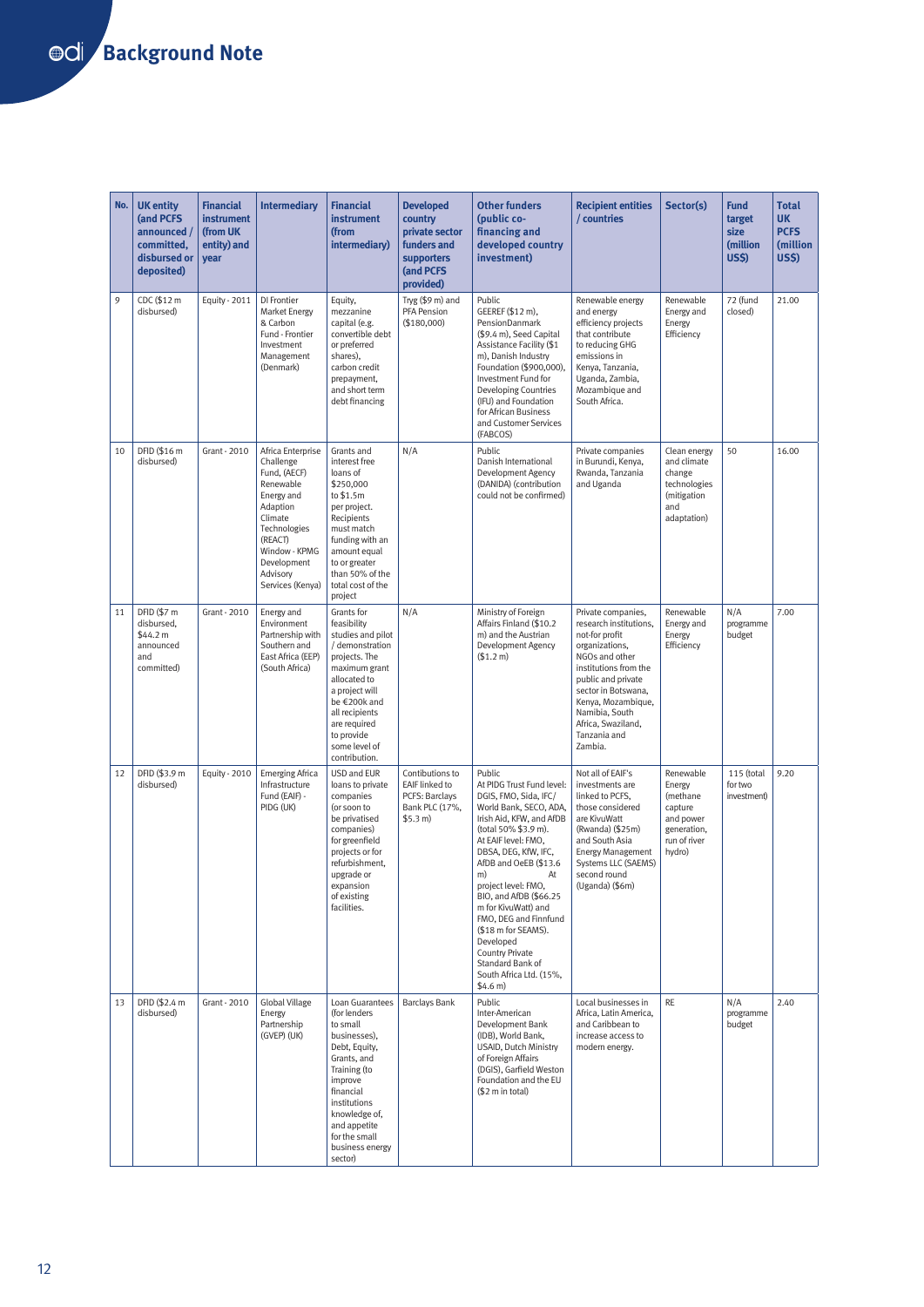| No. | <b>UK entity</b><br>(and PCFS<br>announced /<br>committed.<br>disbursed or<br>deposited) | <b>Financial</b><br>instrument<br>(from UK<br>entity) and<br>year | <b>Intermediary</b>                                                                                                                                        | <b>Financial</b><br><b>instrument</b><br>(from<br>intermediary)                                                                                                                                 | <b>Developed</b><br>country<br>private sector<br>funders and<br>supporters<br>(and PCFS<br>provided)                                        | <b>Other funders</b><br>(public co-<br>financing and<br>developed country<br>investment)                                                                                                     | <b>Recipient entities</b><br>/ countries                                                                                                                       | Sector(s)                | <b>Fund</b><br>target<br>size<br>(million<br><b>US\$)</b> | <b>Total</b><br><b>UK</b><br><b>PCFS</b><br>(million<br><b>US\$)</b> |
|-----|------------------------------------------------------------------------------------------|-------------------------------------------------------------------|------------------------------------------------------------------------------------------------------------------------------------------------------------|-------------------------------------------------------------------------------------------------------------------------------------------------------------------------------------------------|---------------------------------------------------------------------------------------------------------------------------------------------|----------------------------------------------------------------------------------------------------------------------------------------------------------------------------------------------|----------------------------------------------------------------------------------------------------------------------------------------------------------------|--------------------------|-----------------------------------------------------------|----------------------------------------------------------------------|
| 14  | DFID (\$1.6 m<br>disbursed)                                                              | Grant - 2011                                                      | Micro Insurance<br>Catastrophe<br>Risk<br>Organisation<br>(MiCRO)<br>(Barbados)                                                                            | Micro insurance                                                                                                                                                                                 | Swiss Re.<br>Caribbean Risk<br>Managers Ltd<br>(CaribRM), and<br><b>Guy Carpenter</b><br>and Company<br>(providing<br>technical<br>support) | <b>Public</b><br>Swiss Agency for<br>Development and<br>Cooperation (SDC)<br>and the Caribbean<br>Development Bank<br>(CDB) (contributions<br>from these entities<br>could not be confirmed) | Insurance for<br>Micro Finance in<br>Haiti (FONKOZE)<br>insures low-income<br>entrepreneurs so that<br>their businesses do<br>not collapse after<br>disasters. | Adaptation               | N/A<br>company<br>budget                                  | 1.60                                                                 |
| 15  | DFID (\$1.2 m<br>disbursed)                                                              | Grant - 2010                                                      | Indonesia Green<br>Investment<br>Fund (IGIF) -<br>Pusat Investasi<br>Pemerintah (PIP)<br>the Sovereign<br>Wealth Fund of<br>the Government<br>of Indonesia | The IGIF<br>will provide<br>concessional<br>financing for<br>projects in which<br>commercial<br>private<br>lenders seek<br>an additional<br>injection of<br>equity, or<br>concessional<br>debt. | Goal in 2010 was<br>to attract funding<br>from institutional<br>investors (it is not<br>clear if this has<br>been achieved)                 | <b>Public</b><br>Government of<br>Indonesia (\$400 m)<br>and other bilateral and<br>multilateral funders<br>(contributions from<br>these entities could not<br>be confirmed)                 | Develop scalable<br>low-carbon business<br>models and pipelines<br>of investment-grade<br>projects in Indonesia.                                               | Low carbon<br>businesses | 1,000                                                     | 1.20                                                                 |

#### **Annex sources:**

- Berkley Energy (2012) http://www.berkeley-energy.com/ index.php?page=reaf
- Belgian Investment Company for Developing Countries (BIO) (2010) *Financing Development: Corporate Newsletter*, February. http://www.bio-invest.be/en/component/ downloads/downloads/24.html
- Brown, J. and Peskett, L. (2011) *Climate Finance in Indonesia: Lessons for the Future of Public Finance for Climate Change Mitigation*. EDC 2020 Working Paper. Bonn: European Association of Development Research and Training Institutes (EADI)
- Business World (2012) *ADB mulling funding for PPP projects*. Manila, 4 March http://www.bworldonline.com/content. php?section=Economy&title=ADB-mulling-funding-for-PPP-projects&id=47773
- CDC (2011c) *European development finance institutions join forces to fight climate change*. February 25 2012. Luxembourg, Paris and Brussels: CDC, 25 February. http://www.cdcgroup.com/uploads/28february2011.pdf
- CDC (2010) *CDC backs the first sustainable forestry fund for Africa*. London: CDC, 2 June. http://www.cdcgroup.com/ uploads/02june2010.pdf
- Clean Technology Fund (2011) Projects. http://www. climateinvestmentfunds.org/cif/current\_information\_ documents

Climate Funds Update (2012) http://www.climatefundsupdate.org DFID (2012c) Global Village Energy Partnership (GVEP).

http://projects.dfid.gov.uk/project.aspx?Project=112589 DFID (2012d) *Private investment to help tackle climate* 

- *change*. London: Department for International Development, 27 January. http://www.dfid.gov.uk/News/ Latest-news/2012/Private-investment-to-help-tackleclimate-change/
- Energy and Environment Partnership with Southern and East Africa (EEP) (2012) http://www.eepafrica.org/
- Emerging Africa Infrastructure Trust Fund (2011a) *EAIF and ContourGlobal sign loan agreement for Phase 1 of the KivuWatt Electricity Project in Rwanda*. London. http://www. emergingafricafund.com/news/eaif-signs-kivu-watt.aspx
- Emerging Africa Infrastructure Trust Fund (2011b) *EAIF signs 2nd loan facility with SAEMS*. London. http://www. emergingafricafund.com/news/saems-ii.aspx
- Fast Start Finance (2011) *Contributing Countries: Spain*. Amsterdam, 26 November. http://www.faststartfinance. org/contributing\_country/spain
- Frontier Investment Management (2012) *Investment Strategy*. http://www.frontier.dk/fund/investment-strategy
- Frontier Investment Management (2011) *Newly launched investment fund to invest in renewable energy in Africa*. Copenhagen, 1 September. http://www.frontierim.dk/wpcontent/uploads/2011/09/FIM-Press-Release-DI-Frontier-Market-Energy-Carbon-Fund-2011-09-01.pdf
- Global Village Energy Partnership (GVEP) (2012) http://www. gvepinternational.org/
- Global Village Energy Partnership (GVEP) (2011) *GVEP Annual Review 2010-2011*. http://www.gvepinternational.org/ sites/default/files/gvep\_annual\_review\_final.pdf
- IFC (2012) Advisory Program Supported by DFID: End of Program Report. Washington, DC: International Finance Corporation, March.
- IFC (2012) *IFC, UK Government Invest in IFC Climate Catalyst Fund for Green Projects*. Washington DC: International Finance Corporation, 27 January. http://www.ifc.org/ IFCExt/pressroom/IFCPressRoom.nsf/0/7C6F129C88D9CA ED85257992003055EB
- IFC (2010) *GEF Africa Sustainable Forestry Fund, L.P.: Summary of Proposed Investment*. Washington DC: IFC, 29 April. http://www.ifc.org/ifcext/spiwebsite1.nsf/ ProjectDisplay/SPI\_DP29221
- Jakarta Globe (2010) *Indonesia Readies \$1b 'Green' Fund to Spur Clean Investments, Reduce Emissions*. Jakarta, January 27. http://www.thejakartaglobe.com/home/ indonesia-plans-1-billion-green-investment-fund/354921
- MiCRO (2012) *Stakeholders*. Barbados, 3 March. http://www. microrisk.org/stakeholders.htm
- Microfinance Africa (2010) *Canadian Impact Investment Fund makes first impact investments*, 25 May http:// microfinanceafrica.net/tag/renewable-energy-asia-fund/